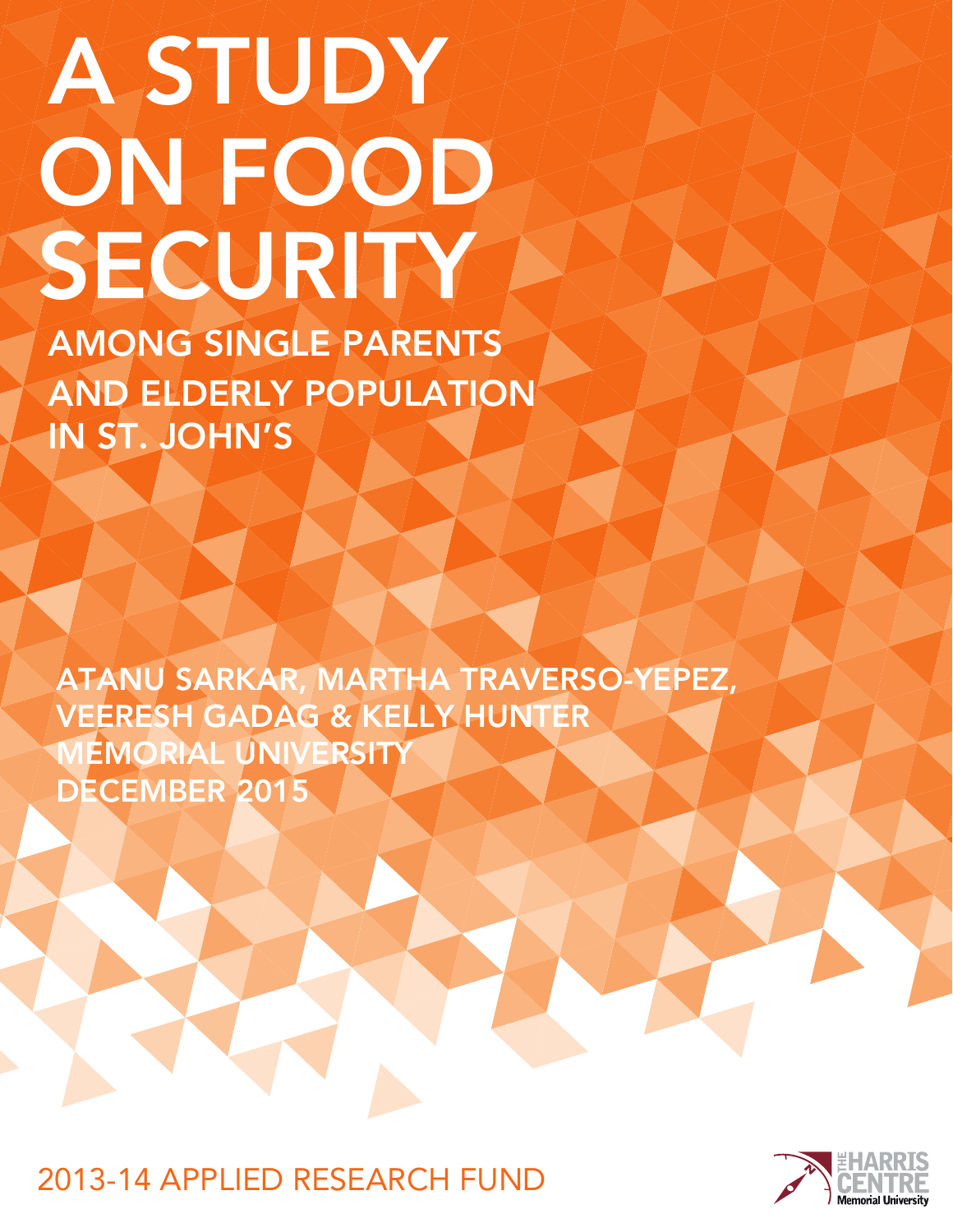A Study on Food Security among Single Parents and Elderly Population in St. John's



*Prepared by* Dr. Atanu Sarkar, Dr. Martha Traverso-Yepez, Prof. Veeresh Gadag and Ms. Kelly Hunter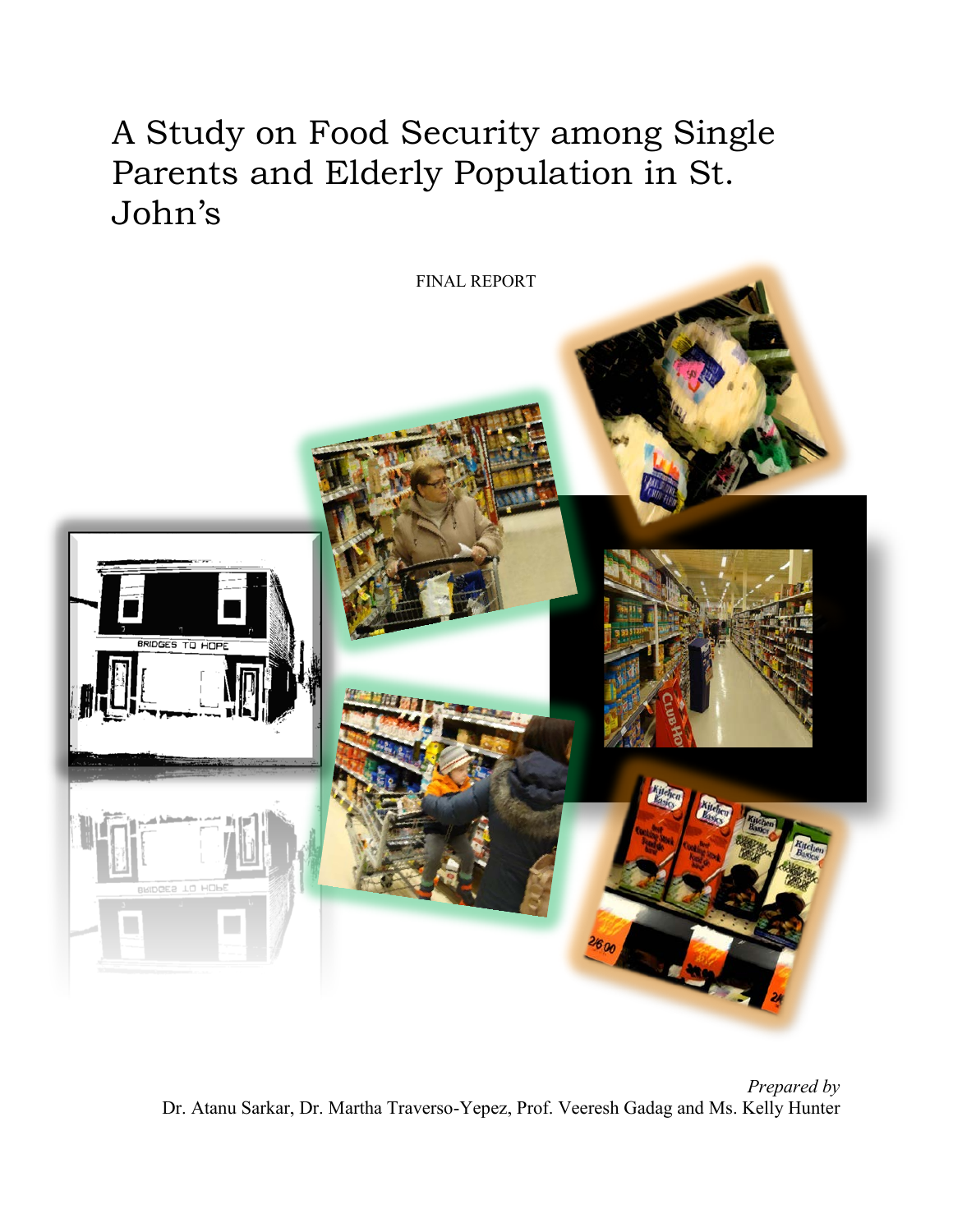# **A Study on Food Security among Single Parents and Elderly Population in St. John's**

Dr. Atanu Sarkar<sup>1</sup>, Dr. Martha Traverso-Yepez<sup>1</sup>, Prof. Veeresh Gadag<sup>1</sup> and Ms. Kelly Hunter<sup>1</sup>

<sup>1</sup> Division of Community Health and Humanities, Faculty of Medicine, Memorial University of *Newfoundland, St John's, NL, Canada, A1B 3V6*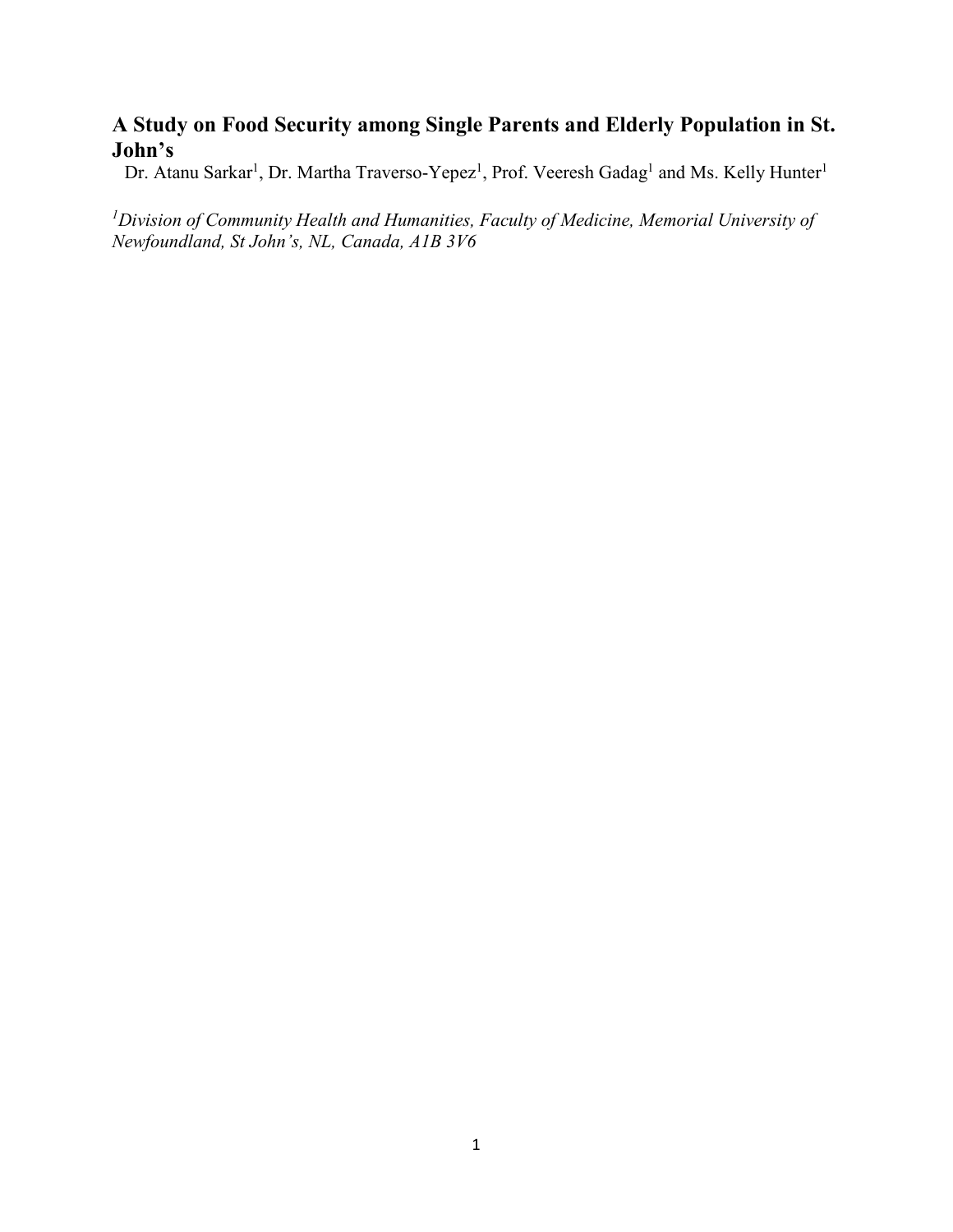## **Acknowledgements**

We would like to thank the Harris Centre, Memorial University to provide financial support (Applied Research Fund). We express sincere gratitude to the key informants, and all the participants for unconditional support. We also thank Yvette Walton (Executive Director, Single Parents Association of Newfoundland), Kelly Heiz (Seniors Resource Centre), and Kristie Jameson (Executive Director, Food Security Network of Newfoundland and Labrador) for technical support.

Contents may not be reproduced for commercial purposes, but any other reproduction, with acknowledgments, is encouraged. Please credit the source as follows:

Sarkar A, Traverso M, Gadag V, Hunter K (2015). *A Study on Food Security among Single Parents and Elderly Population in St. John's*. Memorial University of Newfoundland, St John's, NL, Canada.

Cover design and photo credit: Dr. Atanu Sarkar (Theme: *Food insecurity – hope and reality*)

For more information contact:

Atanu Sarkar, #2851 Division of Community Health and Humanities, Faculty of Medicine, Health Sciences Centre, Memorial University of Newfoundland, St John's, NL, Canada*,* A1B 3V6. Tel: (709) 864-4920, Email: [atanu.sarkar@med.mun.ca](mailto:rschiff@mun.ca)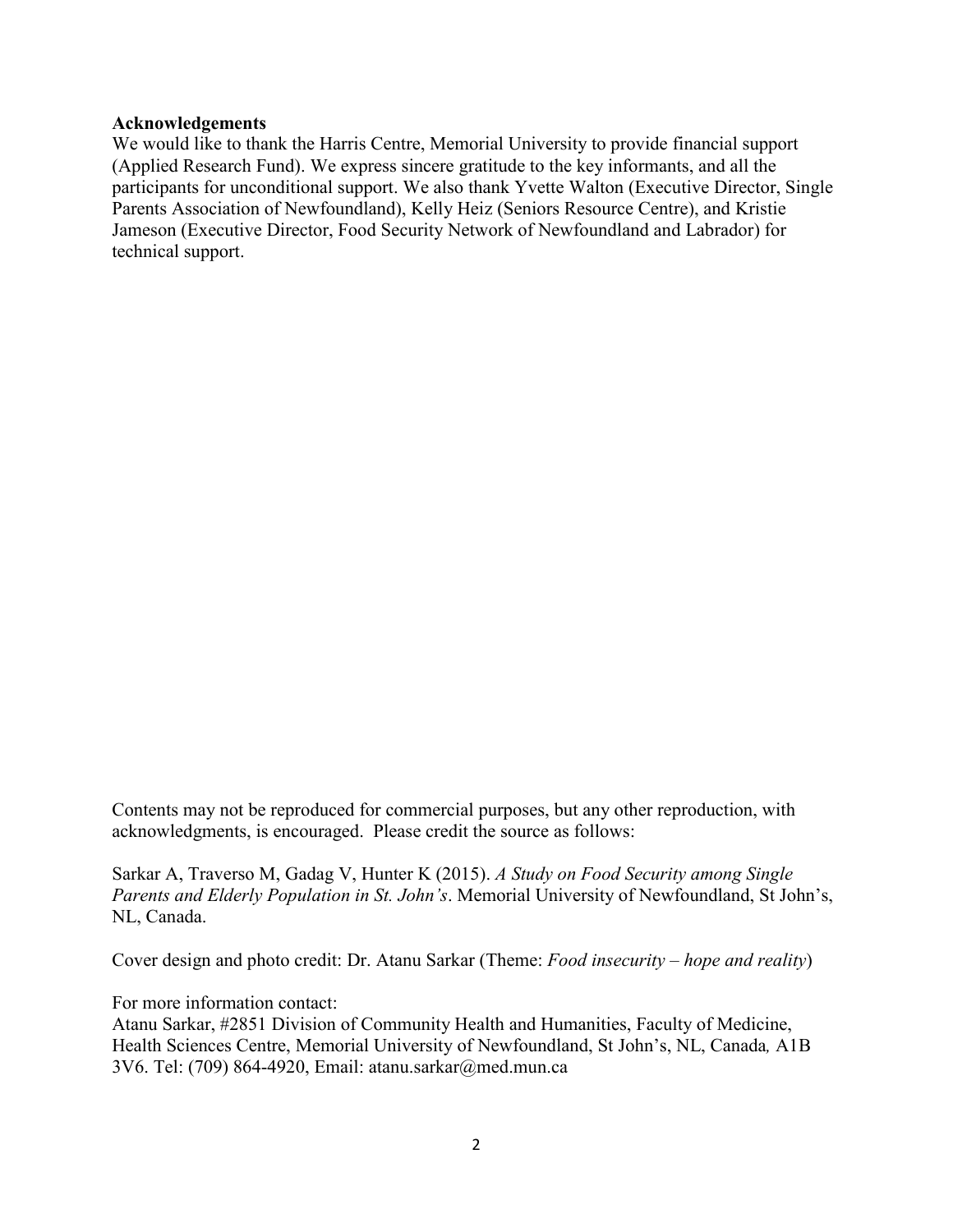# **Table of contents**

| <b>Executive Summary</b>  | $\overline{4}$ |
|---------------------------|----------------|
| Introduction              | 5              |
| Objective                 | 6              |
| Relevance of the study    | 6              |
| Regional policy           | $\tau$         |
| Methods                   | 8              |
| Results                   | 9              |
| KI Interviews             | 9              |
| Quantitative              | 14             |
| Socio-demographics        | 14             |
| Household meal practices  | 15             |
| Level of food awareness   | 18             |
| Food purchasing practices | 23             |
| Qualitative data          | 25             |
| Conclusion                | 28             |
| References                | 29             |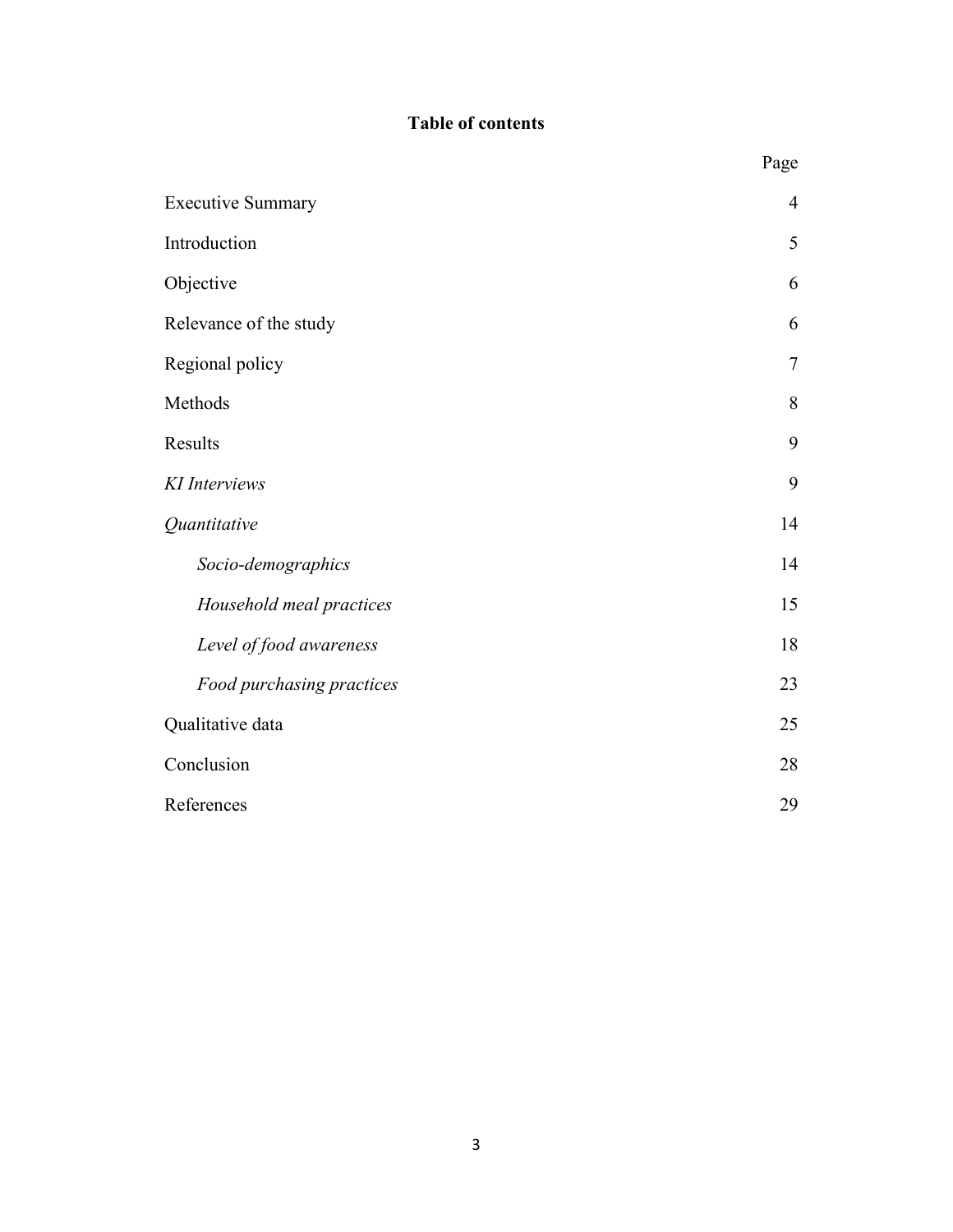#### **Executive Summary**

According to the Food and Agriculture Organization, food security is defined as "the idea that all people at all times have access (including physical, social, and economic access) to sufficient, safe, and nutritious food necessary to lead active and healthy lives." While more than one-fifth of NL's population does not have enough disposable income to buy the necessities like food, one in every twenty uses food banks on a regular basis. Around 60% of people who use food banks in the province are women, and the majority of the recipients are on social assistance. The senior population is another group likely to suffer from food insecurity. Many of these seniors live alone and often face multiple complex challenges in the ability to purchase and prepare healthy food.

Despite this precarious situation, in comparison to other provinces, there is scarce evidence on the complex dynamics of food insecurity affecting these vulnerable populations and hinders the development and implementation of appropriate and efficient strategies. We intended to study the ways, and extent food insecurity affects food-related practices among the elderly population and single parents living in St John's, NL.

We used the mixed method approach, including the key informant (KI) interviews, followed by face-to-face survey interviews with a representative sample of 50 single parents and 48 seniors (over the age of 65 years). We first conducted KI interviews of government officials and service providers who deal with such vulnerable population. Following this, we conducted a survey. The survey questions were based on the validated questionnaire for the general population, developed by the Statistics Canada, during their latest Canadian Community Health Survey in 2012. In order to reach out to the participants, we partnered with Single Parents Association of Newfoundland and Senior Resource Centre NL and followed convenient sampling.

The KI interviews and the additional comments from the survey respondents reveal that there is a growing trend in the consumption of processed/semi-processed or take-out foods, particularly among the single parents. Cooking skills and practices have markedly decreased, particularly among the single parents and further motivates to buy processed/semi-processed or take-out foods. Single parents use food banks more than the seniors. For seniors, mobility and physical disability are the major issues for a regular visit to groceries and cooking. Quantitative analysis: Income wise single parents are in more disadvantageous position than seniors. While 80% of single parents earn less than \$25,000/year, only 4% of them earn more than \$40,000/year. For seniors, the proportions of these income brackets are 50% and 22% respectively. Single parents mostly (80%) relied upon government sponsored income support and wages/salaries (35%). The majority of the elderly persons depended on old age security and guaranteed income support (71%) and job-related retirement pensions (48%). Regular eating of healthy food was more among the elderly population than single parents.

Our study shows that single parents and seniors are vulnerable to food security, however, the former population group is more vulnerable than the other. The strong association between food insecurity and low educational status (not with income) indicates the importance of awareness generation. Existing food guide can be further improvised with more inputs on quick, easy, affordable but healthy cooking recipe. The study findings strongly advocate the scaling up of social safety nets with more promotion of healthy foods and reaching out to the vulnerable communities with more practical health promotion message.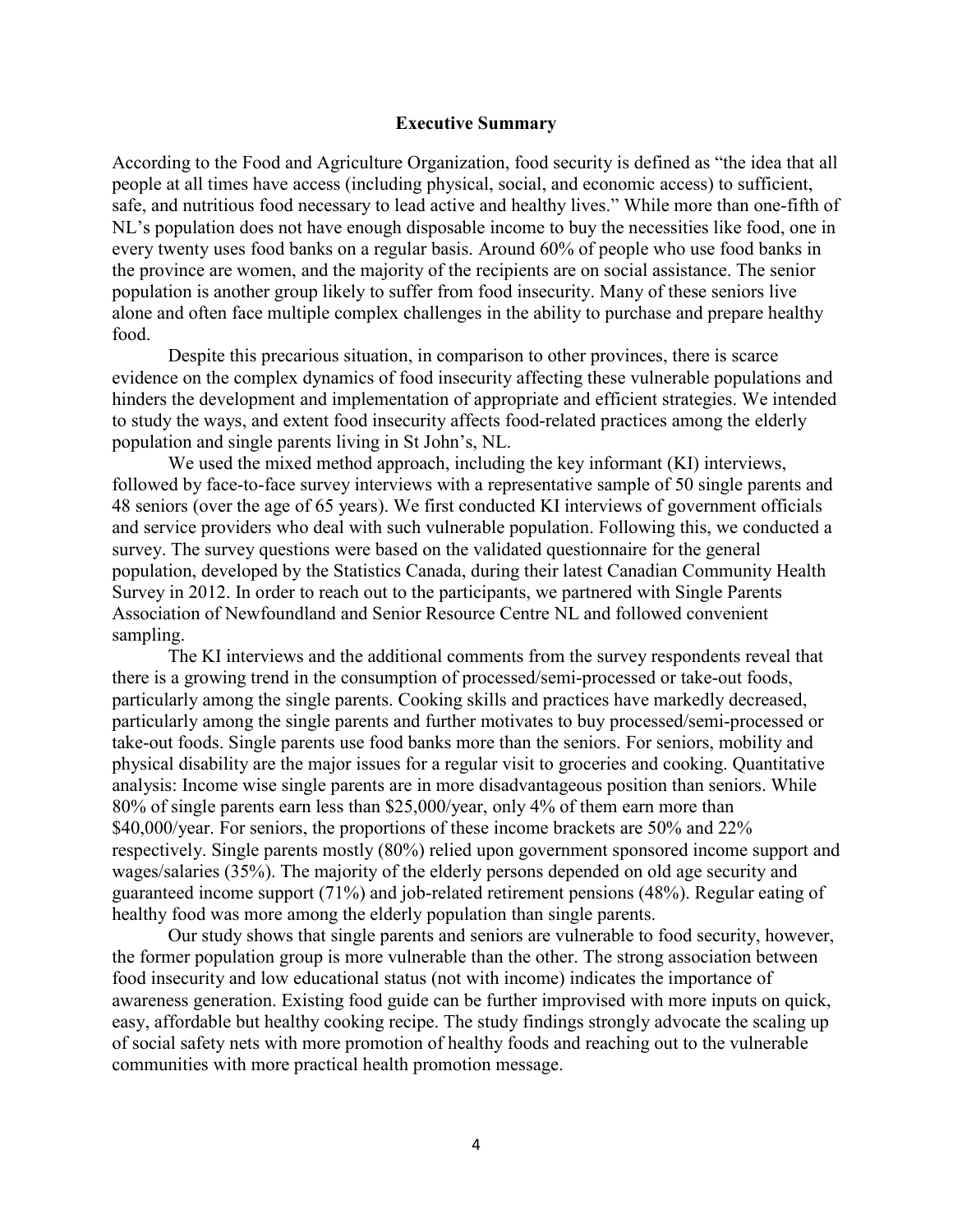#### **Introduction**

According to Health Canada (2007-08), Newfoundland and Labrador ranked  $6<sup>th</sup>$  in the proportion to household food insecurity and the figure (10%) is above the national average  $(8\%)$ . However, the latest data (2012) show that the proportion of food insecurity has further increased to  $13.4\%$ <sup>2</sup>. Food insecurity is defined as "the inability to acquire or consume an adequate diet quality or sufficient quantity of food in socially acceptable ways, or the uncertainty that one will be able to do so". 3

As food is one of the foundations of sustainable health, food insecure households tend to buy cheaper, high-calorie, low nutrient-dense foods out of necessity (rather than choice) over more expensive healthy food choices, such as fruits and vegetables.<sup>4,5,6</sup> Consequently, there is a harmful conditioning trend to consume junk food and follow poor eating habits among lowincome populations. Higher proportions of children living in low-income families become overweight and obese. 6,7,8

According to the federal government's Market Basket Measure, 23% of Newfoundlanders did not have enough disposable income to buy the necessities of food, shelter, clothing, and transportation. In 2001, Statistics Canada reported that people relying on social assistance were at a greater risk of experiencing food insecurity. A national level survey showed that community outreach programs between 1997 and 2007 had little impacts on coping strategies utilized by households facing child hunger and failed to reach those families. Rather there was an increased reliance on reducing household food variety, an internal coping mechanism to manage child hunger.<sup>8</sup> Food banks tend to be the primary response to food insecurity. Newfoundland and Labrador has the highest percentage of the population (5%) using food banks. Additionally, 38% and 58% of people who use food banks in the province are children and women respectively, and the majority of recipients are on social assistance.<sup>9</sup> However, food bank statistics is a poor indicator of food insecurity, as not all food insecure households are included.

While more than one-fifth of the province's population does not have enough disposable income to buy the necessities like food, only one in every twenty uses food banks on a regular basis. <sup>1</sup> Such community outreach programs have very limited impact on household coping strategies.

National figures show that almost half of Canadian children living in poverty are from single-parent families, most of which are lone-mother households. Furthermore, one-third of lone-mother households has experienced food insecurity. Within these households, lone mothers often skip meals or eat less when food is scarce. Furthermore, several studies indicate that higher proportions of children living in low-income families are overweight and obese.<sup>1,7,8</sup>

The senior population is another group likely to suffer poor nutritional outcomes. In Newfoundland and Labrador, approximately one in seven individuals are age 65 and older and by 2026 seniors will be more than one-fourth of the total population. Many of these seniors live alone and often face multiple complex challenges in the ability to purchase and prepare healthy food. $10$ 

A significant portion of this population is struggling to secure regular healthy meals; this is considered a result of people's socio-cultural conditions and limitations in social policies to guarantee the household resources to purchase nutritious food.3 Also, the province faces considerable challenges in maintaining a consistent and reliable food supply, owing to low local production and dependency on imported foods, resulting in higher costs.  $9,11,12$ 

Despite this precarious situation, in comparison to other provinces, there is scarce evidence on the complex dynamics of food insecurity affecting the vulnerable populations;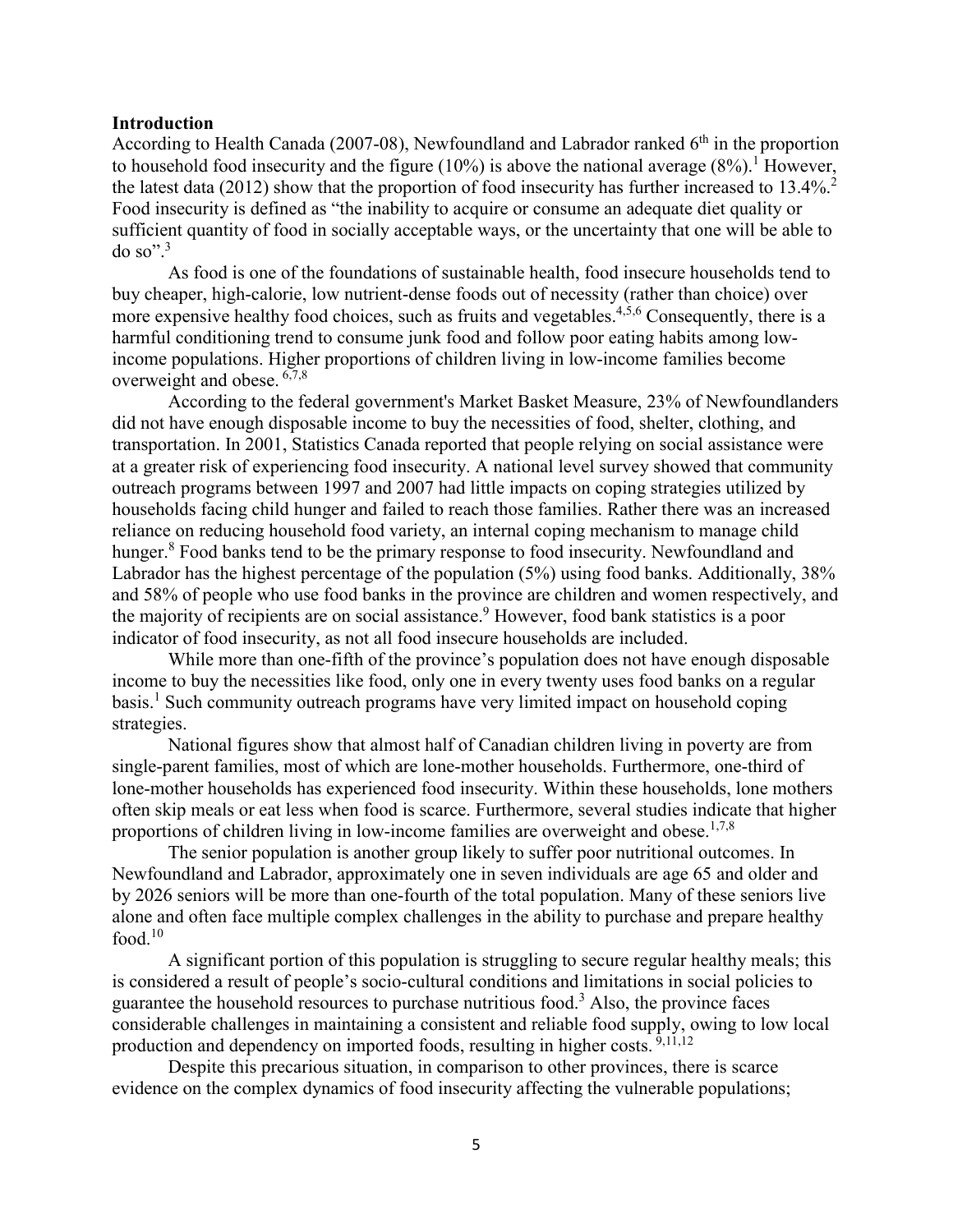particularly single parents and their children and older citizens living alone. This lack of information hinders the development and implementation of appropriate and effective strategies to address this complex issue.

This study explored the ways, and extent food insecurity affects food-related practices among the identified vulnerable populations of seniors and single parents living in St. John's, NL. Furthermore, we looked at how participants and stakeholders feel about the range of potential alternatives designed to ameliorate the impact of household food insecurity.

Participants were limited to those within the city of St. John's, because the city covers more than one-fifth of the province's total population. Despite the fact that the city has been experiencing rapid economic growth over the last decade, the existence of relative poverty and food insecurity in significant pockets of the population is well known.

## **Objective**

To study the ways and extent food insecurity affects food-related practices among the elderly population and single parents living in St John's, NL.

#### **Relevance of the study**

In order to support their family, many single parents have multiple jobs or jobs with long hours, resulting in limited attention to their children's diets. Lack of available free time, in addition to low literacy levels, limit them from accessing information about cheap yet healthy and convenient diet alternatives.<sup>13,14,15</sup> Apart from low literacy levels and poor living conditions, existing physical disabilities are the major hindrances in promoting healthy living initiatives, especially among seniors. Often, living alone discourages seniors to cook healthy nutritious foods on a regular basis. Many single parents and the elderly hesitate to visit food banks, finding it too humiliating, and instead they rely on cheap, unhealthy food from nearby grocery or convenience stores.<sup>16,17</sup> As the price of food fluctuates with the season and the local harvesting; the consumption pattern of food among the vulnerable population correspondingly varies.<sup>11</sup>

For both vulnerable groups, the concept of food insecurity is closely related to these individuals' ill health and their hindered capacity for social integration. For example, the early years of childhood are a crucial time for intellectual and social development, and an appropriate nutritional intake plays a significant role in this process.<sup>1,5,7,8</sup> Also, food-related habits and preferences developed in early childhood can have a significant impact on eating habits in future years. Malnourished children have decreased alertness and are less able to perform school tasks.<sup>8</sup> Furthermore, more than one-third of Newfoundland and Labrador children between the ages of 2 and 17 are overweight or obese, and being overweight increases the chances of developing high blood pressure, high blood cholesterol, diabetes and heart disease.<sup>4</sup> This province is already known to have a population with higher rates of diabetes, heart attacks, and strokes and certain types of cancers than the Canadian average.<sup>10,12</sup> By the same token, there is a need to understand the extent to which the senior population lacks proper resources to enjoy healthy meals.

A better understanding of food insecurity and food-related practices among these vulnerable populations is essential in the estimation of the health risk in the targeted population.6 In the long run, the reduction of disease burden through the improvement of food security will significantly reduce health costs and benefit the province's economy and labor markets.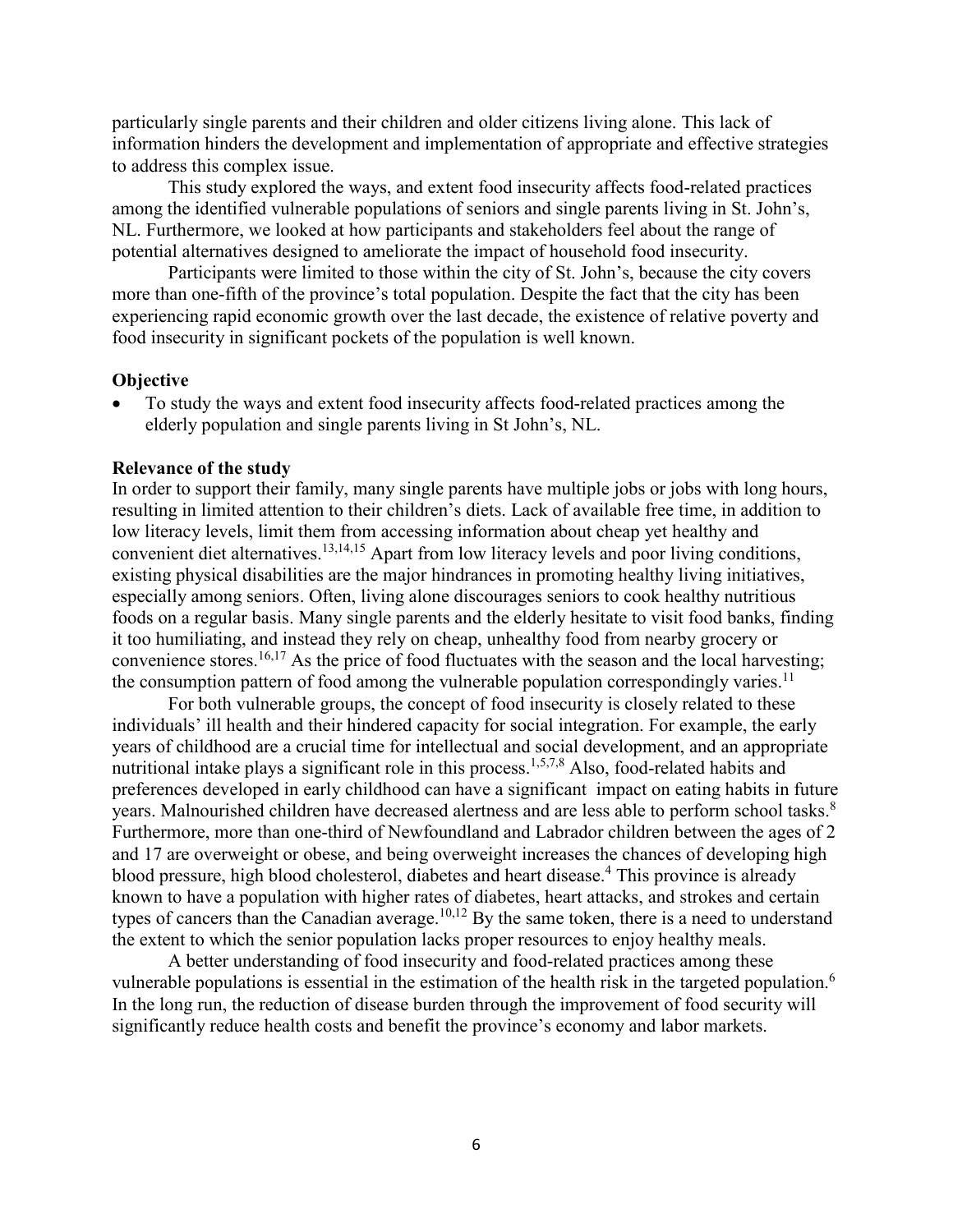#### **Regional Policy**

In 2011, the Government of Newfoundland and Labrador focused on three primary elements of Poverty Reduction Strategy: (1) the prevention of poverty; (2) the alleviation of poverty; and (3) the liberation from poverty. Part of this strategy is focused on working with single parent households to facilitate the escape from poverty and achievement of personal self-reliance.<sup>18</sup> Furthermore, through the Provincial Wellness Plan, headed by the Department of Health and Community Services, the province has launched *Eating Healthier in Newfoundland & Labrador: A Provincial Food and Nutrition Framework and Action Plan*, which outlines the vision "all residents of Newfoundland and Labrador will have reasonable access to an adequate, nutritious and safe food supply and a supportive, comprehensive network of food and nutrition services." This framework focuses on four key directions: (1) reinforcing healthy eating and physical activity practices; (2) supporting vulnerable populations; (3) enhancing the availability of safe, high quality food, supporting healthy eating; and (4) support food and nutrition research. The action plan also has 3 Priority Areas: (1) Healthy Living for Children and Youth - Schools; (2) Healthy Living for Children aged 1-5 years, and (3) Healthy Living for Seniors. This framework pays particular attention to achieving health equity for vulnerable populations in Newfoundland and Labrador, including lone-parent in low-income households, and seniors.<sup>10</sup>

Therefore, we need additional research to get an accurate picture of the extent and determinants of food insufficiency and food insecurity among vulnerable populations, including older citizens living alone and single parent families.

In 2000, 26% of NL children were living in poverty, up from 21% in 1991. National level figures show that almost half of the Canadian children living in poverty were from single parent families. Single-parent families are primarily headed by women, and 32% of lone-mother households have experienced food insecurity. National Population Health Survey (NPHS) shows that males are less food insecure than females. <sup>4</sup> A recent study of low-income single mothers in Atlantic Canada found that 34% of lone mothers skipped meals or ate less when food was scarce<sup>14</sup> Data from the National Longitudinal Survey of Children and Youth indicated that higher proportions of children living in low-income families were overweight and obese and that the proportion of overweight and obese children decreased as family income increased. Being overweight increases the chances of developing high blood pressure, high blood cholesterol, diabetes and heart disease. In Newfoundland and Labrador 36% of children between the ages of 2 and 17 are overweight or obese.<sup>12</sup> Furthermore, Newfoundlanders and Labradorians are already known to have higher rates of diabetes, heart attacks, and strokes and some forms of cancer than the Canadian average.

In Newfoundland and Labrador, adults aged 65 and older make up around 15% of the population, and it is predicted that this will increase to 26% by 2026. Many of these seniors live alone and face considerable challenges regularly accessing healthy food. Various national level data show that these vulnerable seniors have educational challenges, such as low literacy level, visual limitation and hearing impairment, which need to be considered when developing and promoting healthy living initiatives. Also, financial barriers create food insecurity for many seniors, resulting in poor nutritional intake.

Additionally, Newfoundland and Labrador faces considerable challenges in maintaining a consistent and reliable food supply. A lack of locally produced food has resulted in the province's dependence on imported foods and their high cost. Health Canada's National Nutritious Food Basket (NNFB) 2010 report shows the weekly cost of food in St John's is \$171.04 for a family of 4, which is higher than several major Canadian cities. However, NNFB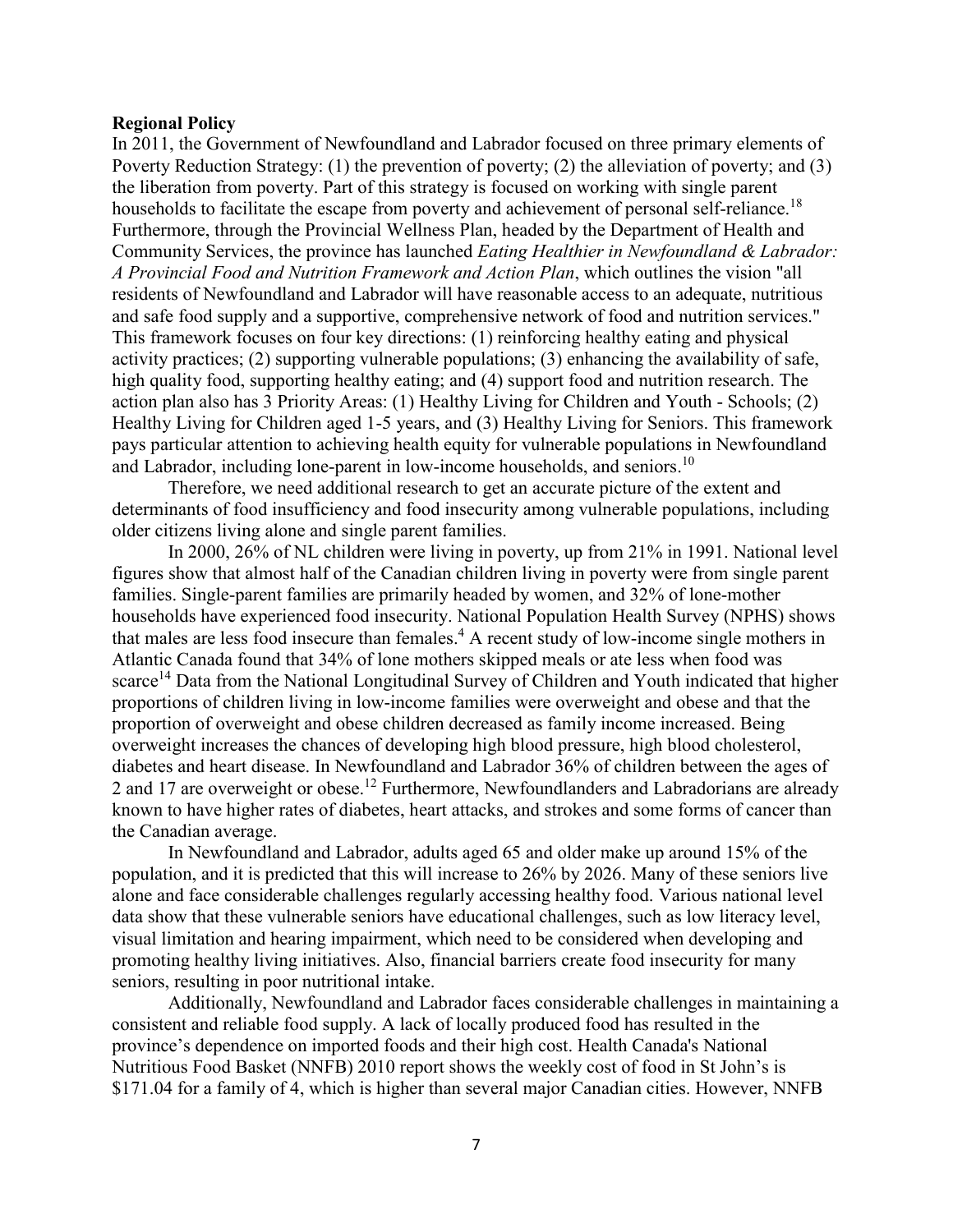cost is lower than that purchased by the average person and may not adequately reflect individual eating patterns, or factors such as special diets, snacks, or other cultural foods. Moreover, an NNFB does not constitute a recommended diet but is a list of foods, which can be priced to estimate the cost of healthy eating for different age and gender groups. A research project supported by the Harris Centre showed that, in the province, community food security is in serious jeopardy, as 90% of its fresh fruits and vegetables are currently imported. Eventually, with such a limited supply of indigenous foods, people of the province often turn to other more readily available options, often unhealthy, and are more likely to develop diet-related chronic diseases, such as cancer, cardiovascular disease, and diabetes, all of which have rates well above the national average. $11$ 

Aligned with the above concerns, the proposed research project aimed to collect primary data on the status of food security among seniors and lone-parent, low-income households in St. John's that could inform the enhancement and successful implementation of these provincial policies. The study addresses the existing knowledge gap and can help inform the NL government on the development and implementation of preventive practices and targeted interventions towards the vulnerable population. The research process will facilitate the meaningful transfer of the findings to the appropriate government departments and agencies by integrating knowledge mobilization in the proposed project activities. Our research also fits with Memorial University's vision of being a leader and an engaged partner in finding solutions for community issues.

#### **Methods**

Ethics approval for this project was obtained from the Health Research Ethics Board of Newfoundland and Labrador.

Firstly, we carried out four Key Informant (KI) interviews with persons working within government institutions and community-based organizations who actively work with the target populations or within the realm of food security (Interview guideline – Annex A. KI interviews helped to understand the perspectives of service providers and policy makers.

Secondly, primary data was collected by conducting face-to-face survey interviews with seniors (above 65 years of age) and single parents (both male and female) living in St. John's, NL. We had support from Food Security Network, Single Parents Association of NL, and Seniors Resource Centre in the recruitment of the target population. Flyers and recruitment letters were distributed among their clients. We also advertised the study through informative flyers that were posted at soup kitchens, food banks, and community centers around the city.

Considering the sensitivity of the topic, we depended on the goodwill and availability of participants. Consequently, we interviewed anyone self-identified as a single parent or senior and willing to participate in the study. In token of appreciation, we presented each participant with a \$20 Sobeys Gift Card. We defined a sample of 100 participants, based on the following assumption. According to Statistics Canada, the total population of the city of St. John's (2011 census) is 106,000. As previously mentioned, around 10% of the people in the province suffers from food insecurity.<sup>1</sup> Therefore, approximately 10,000 persons living in the city belong to this category. Although we did not have an accurate breakdown of the food insecure population (such as single parents, seniors, homeless, and others), we assumed that the majority of them fall into the categories of single parents and elderly citizens living alone. Hence, our planned 100 participants covered more than 1% of the vulnerable population. Considering our financial capacity, we believed that our extensive survey of even 1% of the vulnerable population would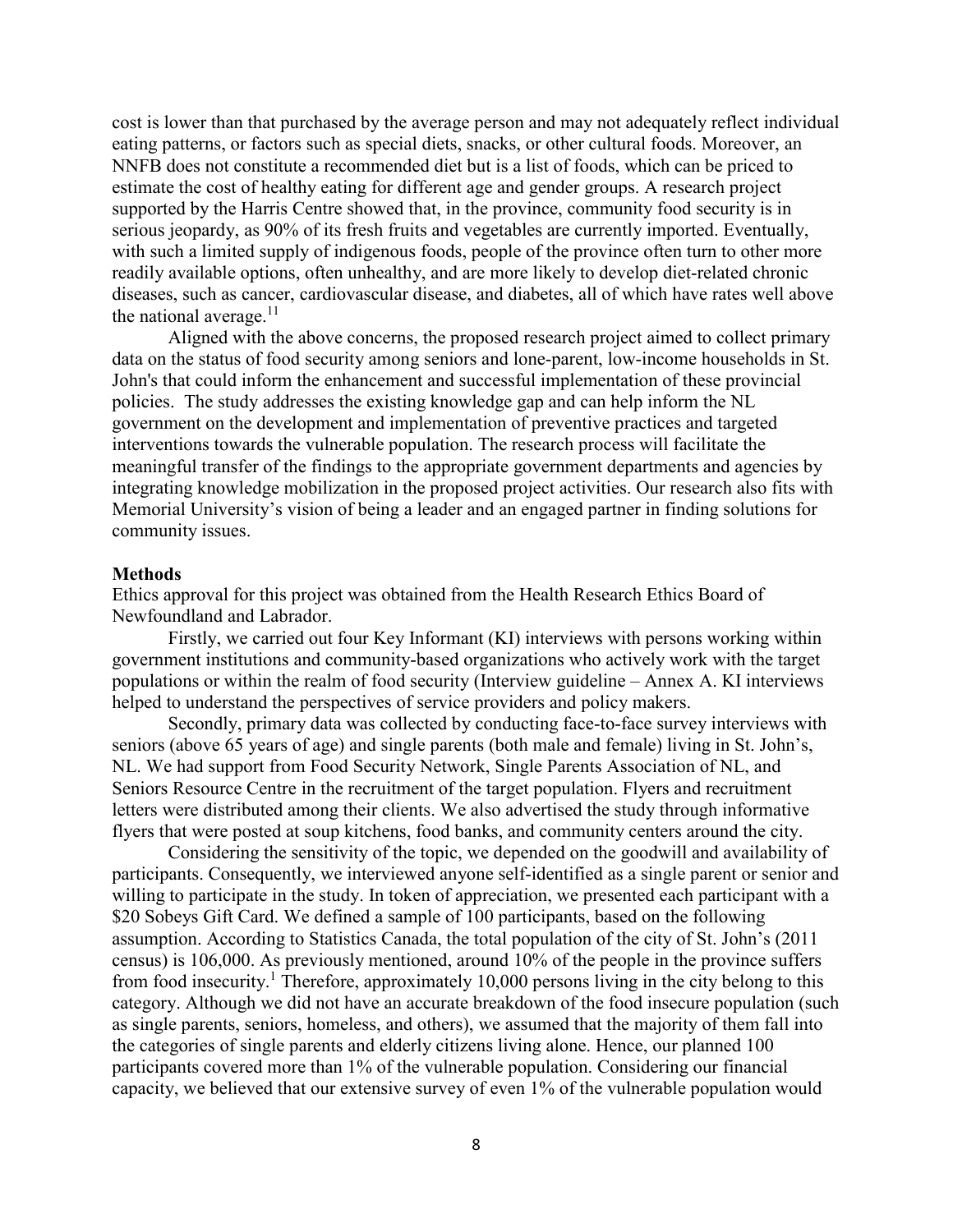provide an adequate insight of the issue and fulfill our objective. Our final sample size was 97, including 50 single parents and 47 seniors.

The questionnaire used in the interview was comprised of *standardized* questions from the Canadian Community Health Survey. These structured questions offered the participants a set of responses from which to choose. There were a few open questions for participants to express their opinions about the specific topic in the survey questionnaire. Further, because the surveys were conducted face-to-face, the research assistant wrote down any additional comments made by the participants, which was logged as qualitative data. The main explored topics were; a) household practices related to food preferences, meals per day, and meal preparation; b) level of food awareness and consumption practices; and c) food purchasing practices, where food sufficiency is explored. Socio-demographic variables included gender, age range, education, ethnicity, and major sources of income.

# **Results**

# *Key Informant Interviews*

Four key informant interviews were conducted before the data collection process to better frame the survey questions and to ensure that the area of focus was appropriate to the local context. The key informants were professionals working in the realm of food security, either working directly with the public or in managerial positions in community organizations. These professionals were well aware of the specific challenges being faced by seniors and single parents regarding accessing quality, nutritious foods; thus, they were able to provide feedback on current issues within the community.

When asked about the challenges that seniors and single parents face in accessing quality, nutritious foods, all key informants referenced the high price of food in Newfoundland, which can be difficult to afford particularly for those on fixed incomes, who have competing budget priorities. Talking about single parents, one KI expressed:

"*A major issue for single parents is insufficient money to buy quality food and lack of transportation. Many of the single parents, as single income earners, don't maintain a car. And therefore, it is difficult for them to get beyond the corner store sometimes. And the lack of money is because when you are working poor or if you're on welfare – as many single parents are – the only flexible part of your income is your food budget. The rent has to be paid, the heat and light has to be paid, the phone has to be paid.*"

This participant mentioned that the only alternative for these parents was to buy cheaper, calorie-dense, processed food. They sacrifice quality food, such as fruits, vegetables, and better quality meats, "because it's the only flexible part of their income." In addition to transportation, which was mentioned by all four participants as being a significant barrier faced by both single parents and seniors, the key informants discussed the lack of cooking skills, awareness about nutrition information and healthy eating, and/or sticking to the traditional NL cooking that is not especially healthy:

"*Many of them do not have a great deal of knowledge about how to get best nutritional value for the food dollar. And quite often, perhaps [they'll have] a limited traditional background in cooking. So they'll tend to cook fats or things like that that aren't*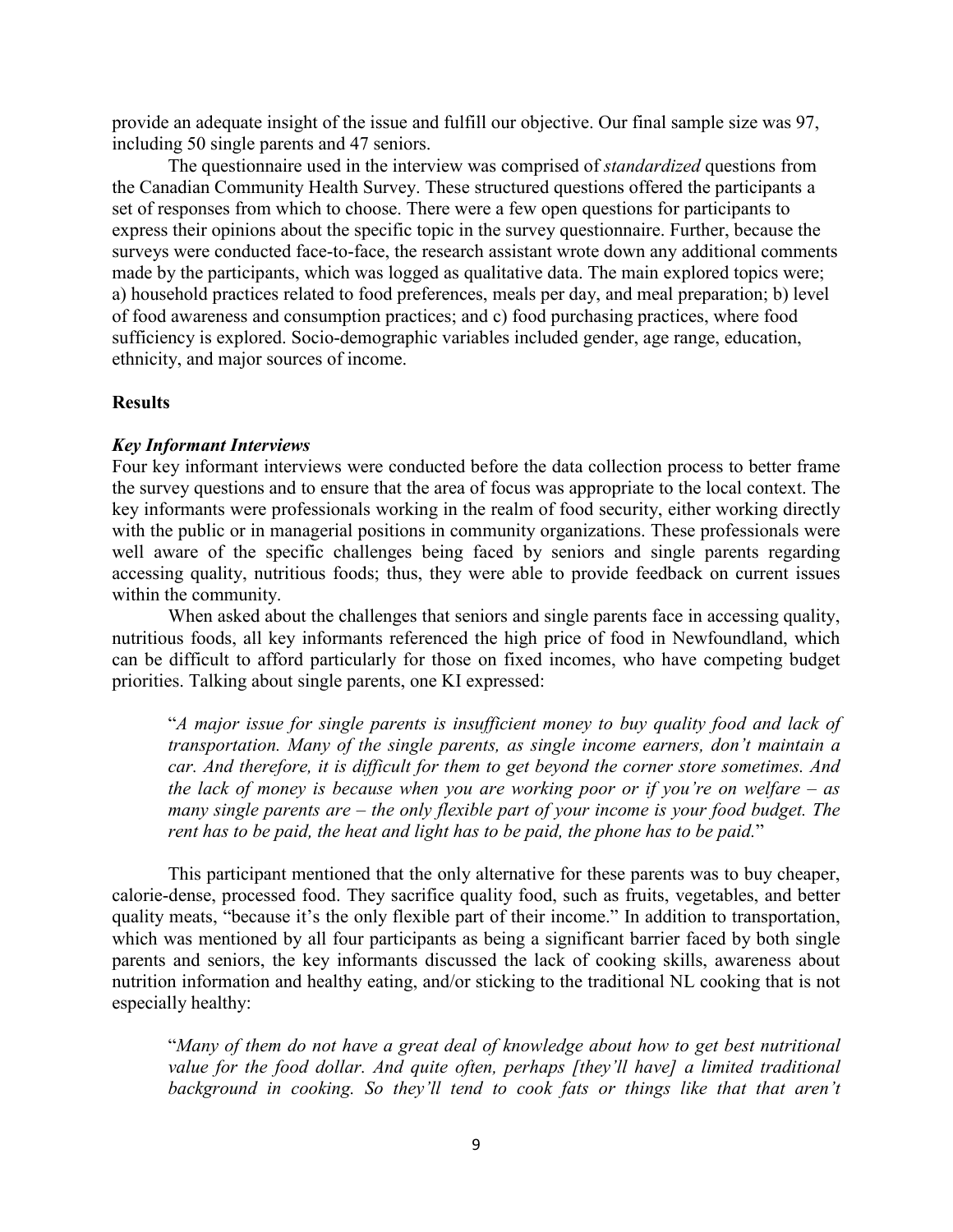recommended. They rely on traditional recipes that they learned in their homes that *could involve more salt and more sugar than is deemed to be healthy*."

"*[it's] lack of education for cooking, for using a variety of foods, for introducing healthy things like herbs and so on, which can affect your health. Many of them, they don't have the education. And the Newfoundland diet, traditionally, as you know, is quite often heavy on salt and sugars and fats. And so that can be a problem for proper food consumption. These things are also fattening and we're all aware that in Newfoundland we're literally the heaviest province in the country. So there's a great deal of weight problems, which could be directly related to not having both education in what is healthy food and also the money to buy quality food, because cheaper foods tend to be heavier in things like fat, salt, and sugar*."

In addition to the lack of cooking skills, time constraints were specifically mentioned concerning single parents. One participant emphasized that "foods that are quicker to make tend to be unhealthy and heavily processed – these are the types of foods that single parents may gravitate toward because of time constraints…" A participant commented how parents end up buying processed food or consuming from fast-food restaurants:

"*I think with single parents… time… might be more of an issue. I mean money is obviously an issue […][the] ideal would be what we would consider basic cooking or cooking from minimally processed ingredients, but the limitation would be [skills and] the time. So therefore the option would be either to buy things that don't quiet meet those [healthy] criteria – high processed type things – or to eat out a lot, which is talking really high end restaurants or not, even fast-food restaurants…"*

A couple of KIs who spoke about the traditional diet in NL, also spoke about how hard it is to change eating habits and the relevance of exposing people to healthier alternatives:

"*So [it's] lack of exposure, lack of education, lack of information. And it's the motivation to make change. Because we know that health habits are difficult to change once people are adults. So when we teach here – with our food bank, for example – we frequently gather recipes that we hand out with the food hampers. Because we will get donations of say eggplant. And we'll get people say, 'What's that purple thing, I don't want that.' Well it's [an] eggplant it's very healthy. 'What do you do, how do you cook it?' So over the years we find recipes for things like that to put it in to help them know how to broaden their choice of food and the preparation. So it's traditional cooking, traditional knowledge of foods, it's very difficult to change."*

Concerning embedded habits, a couple of participants spoke about the fact that once people get habituated to a specific food, i.e. junk food; they may have more money, but they will not bother on buying the healthy alternative. Although having more money, some people would spend on healthy food, some others will not.

With regard to seniors, KIs considered that in some cases there may be money issues, but there are other limitations, such as mobility and fine motor skills at old age to prepare food and have proper food consumption. They also mentioned the possibility of physiological issues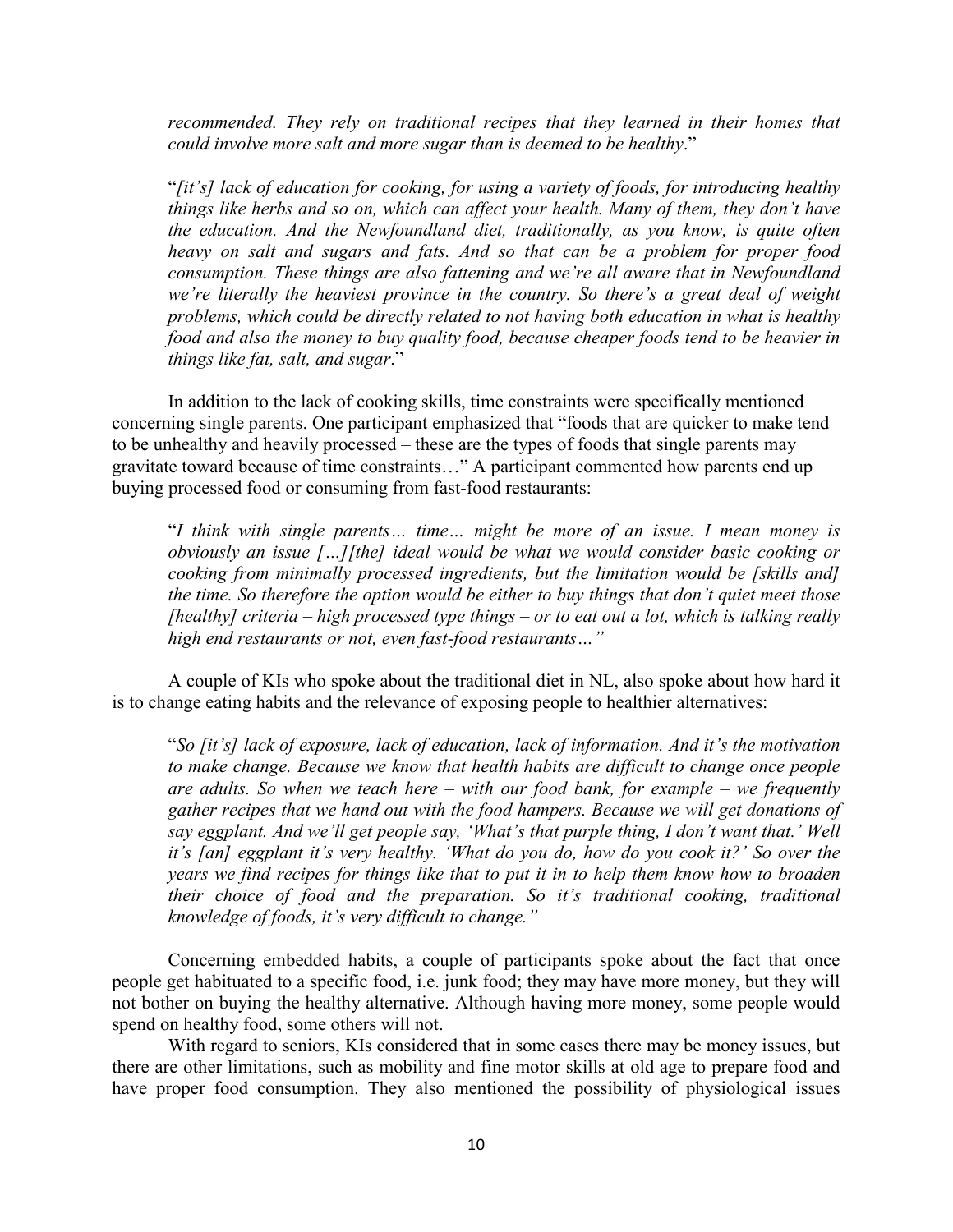(being unable to swallow) and of psychological issues (preparing food just for them or not having the motivation to eat for health issues):

"*As far as seniors go, I know there's this sort of common experience among seniors where because you're typically living alone, you do not have the desire or drive to be preparing healthy meals, which then lead you to being more dependent on heavier processed foods and also again coming back to affordability, you end up eating more probably cheaper and again processed foods."*

This KI reported that although there are seniors living alone that are healthy and able to take care of themselves, for others the case is that they cannot afford to move to a home:

"*I think you're getting a bigger group of seniors now who just cannot afford that next stage. So they're forcing themselves to stay at home, because they can't afford anything more. And if that's the case, then I think you're going to get those people more and more and more are going to be less able to handle it. Because there's such a jump before you go to that institutionalized stage nowadays because you've got to pay for it yourself. […]I don't think people realize [it]. I lived through it with my father; my friends are living through it with their parents right now*."

"*In regards to seniors, regarding proper food consumption, I think sometimes for seniors their lack of independence is an issue too - lack of independence and mobility. So I don't think it's as clear cut. I think yes they have limited money and therefore I'd say they can't always buy what they want, they may not have the skills – fine-motor skills sometimes at that age to actually prepare [food]. But I think it's complicated with seniors. I think sometimes it would be too – depending on whether they're institutionalized or not – whether they are motivated to eat. Those types of things I think would be a practical issue in terms of dietary intake of seniors. I didn't mention physiological issue… And being able to swallow and being on limited diets and those types of things. And meds – they're on so many meds [and] that interacts so much. So yes, I think cost is an issue, accessibility is an issue, but I think it gets really, really complicated with these other factors as well."*

Concerning how single parents or seniors cope with these situations, food banks were indicated as being one of the main ways that seniors and single parents deal with issues around food insecurity. However, as a couple of KIs point out, food banks are very limited in the extent to which they can ameliorate the situation. They only provide temporary relief from food insecurity, without getting at underlying issues of poverty and inequalities. Further, food banks rely on donations from the public and from corporations, thus, the majority of the food available is non-perishable, highly processed goods:

"*Our food bank has over 575 families registered. And they're eligible at any food bank in the region for one hamper a month. So that's how they extend their low food dollar. However, the food bank does not have control over the quality of food, other than making sure we don't give out outdated foods and poison people. But we can only give out what we get from Community Food Sharing or anyone who does a food drive. So again, it*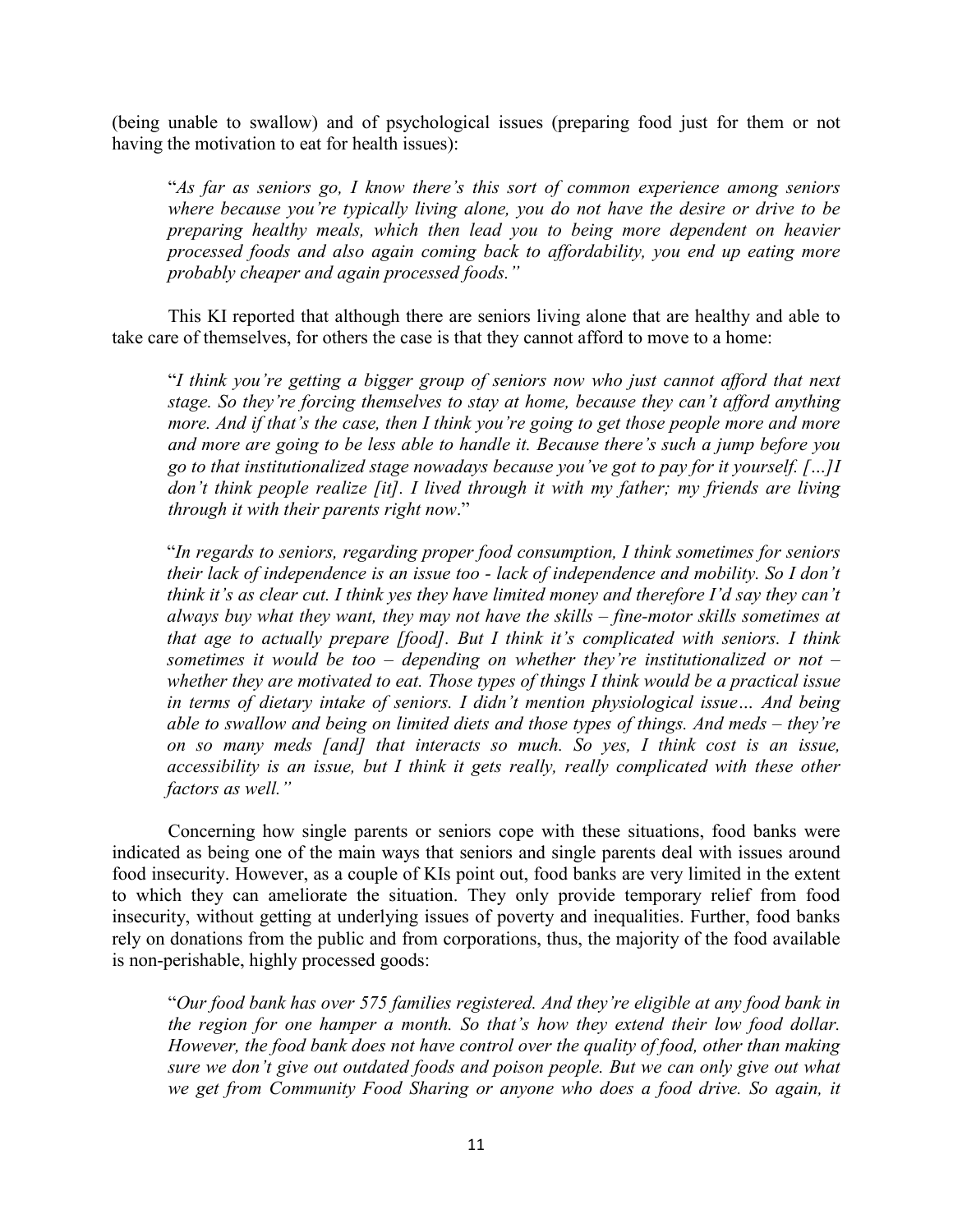*tends to be canned goods, boxed goods, tinned goods, rich in sugary syrups and salty – vegetables like tinned peas and that sort of stuff. But the way they cope, because of the lack of money, they need to put food on the table and fill bellies…. And we're a measure of that. We have over 575 people registered. We probably give out around 225-250 hampers a month, because people who are registered don't always use it every month, especially when they're working*."

It is clear in the KI's interviews that for them the food bank is usually an emergency measure, which they are willing to spare if they could, as users do not have any control of what they would receive. Many people do not use food banks regularly as their sole source of food; they use them in times of need and to supplement what they can get for themselves, so they would not necessarily have to live off only Kraft Dinner for a month. Another important consideration is that shame and stigma attached to the use of food banks and, for that reason, some parents – a participant explained – would prefer to go hungry than go to the food bank.

"*There is a certain amount of shame and stigma that people associate with receiving subsidies of this nature….Need to focus on improving inequities and alleviating poverty. Providing people with greater incomes will not only give them more resources to access healthy foods, but it will help diminish stress and mental health issues, allowing them to make healthier choices."*

Other community-based initiatives were discussed by most of the key informants, particularly regarding their ability to educate the public on nutrition information and healthy eating. Examples of community-based programs include nutrition support groups, community kitchens, bulk buying programs, etc.

"*I mean there's many programs that are happening in places across the province and throughout St. John's as well. Like community kitchen programs are a great way to build those skills, both the cooking skills and the budgeting skills. And we've seen some pretty good success from those types of programs. So I think coping with that and building those skills would be reaching out to and participating in programming, whether it's through a community centre or a family resource centre. But really [it's about] reaching out to those programs that do offer those kinds of skill building opportunities. And I think the same can be said for affordability of food as well. Like reaching out and becoming a part of programs like bulk buy clubs. That's another initiative that can increase access to healthy foods for families*."

Although the KIs recognized the potential that these programs have in improving food security in the community, they are aware of the challenges of implementing such initiatives, such as attracting participants: "in every community the approach for promoting a particular initiative – in order to do it effectively – it's always different depending on the target that you're trying to reach and where those people go and what they read and what they listen to." The reliance on limited government funding was also mentioned: "it depends on what you mean by 'sustainable.' They are programs where for them to continue they would need to continue receiving funding from the province. Alternatively, other business partners to sponsor those programs."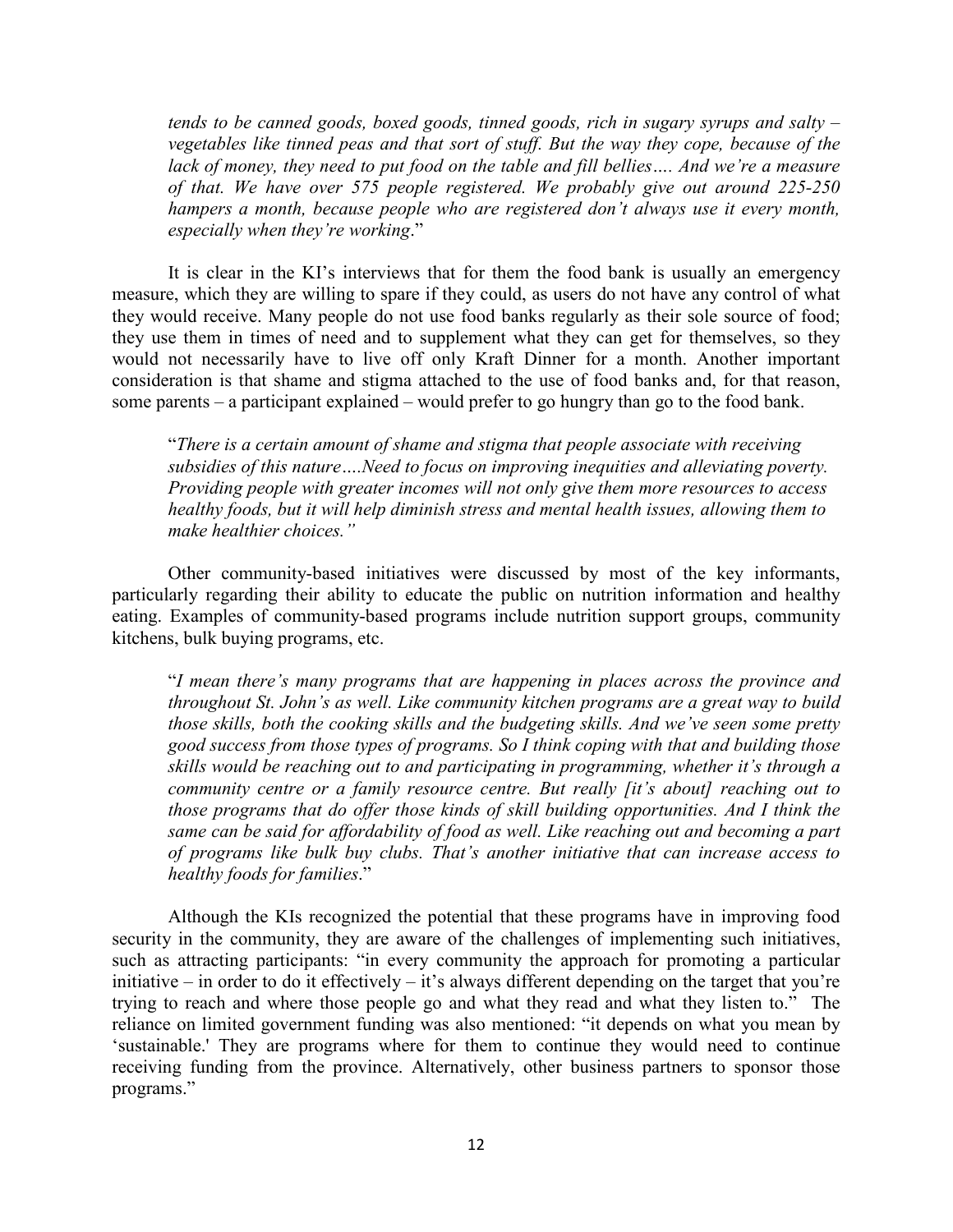Finally, when asked what further steps should be taken by the government and civil society, two of the key informants spoke to focusing on addressing the underlying issues of inequalities by promoting poverty reduction policies and campaigns: "People need to have an adequate level of income to be able to afford healthy foods. This is especially important because of the rising costs of living and rising food costs." Another participant asserted that there is an ongoing need to explore policy issues that relate to food insecurity:

"…*there's definitely ongoing need for us to be exploring the policy issues that relate to food insecurity in order to develop policies and programming that will ensure – to try to prevent people from being in the situations that they are currently in now. Yeah, the Poverty Reduction Strategy – and in this province we have seen some success from that. So Poverty Reduction Strategy is one – to ensure that continues on and continues to explore other policy or program needs in order to address the underlying issues.*"

This contrasted with the responses of the other two key informants, who answered in a more short-term context, with alternatives, such as promoting more local hunting/fishing that has often solved food insecurity issues in rural areas (make it smaller pls):

"*I think you see it more in Newfoundland than in other places – is the use of indigenous foods. And you do see that much more here than you do in other places. […] Yeah, like moose and caribou – you still see lots of that. It saves us a fortune. And seniors really like that, because that's what they were born and raised with. But sometimes it's harder to get it than it was twenty years ago. […] I think that's what they'd want to do, I think I would love to see it, it would be cheaper for them, it would be better for them. And in rural Newfoundland they can still get [it] – now lots of local families still supply it – I mean we have lots of moose, lots of caribou, whatever. And I'm sure lots of Newfoundlanders do, but when it comes to seniors, if they don't have the family connections, and I don't think they have that as much – well I'm sure lots of people do, but it's harder to access those things, like good family connections*."

Another alternative mentioned to enhance food security was to promote more accurate nutritional information, to improve awareness about these issues, for both seniors and single parents:

"*there's so much nutrition misinformation. There's so many people giving them pieces of information and most of these stories, these things that they should be buying, like gluten diets, people [believe] this. It's costing them a lot of money. And you can't blame people who are sending the messages, because they're not that educated themselves; they don't know. I don't think anyone intentionally tries to tell a senior or a senior person or a single parent bad information about what you should eat. I just don't think people understand these things.*"

It was especially encouraged to raise awareness about healthy eating among food bank donors, so people would donate healthier options at food banks. Additionally important is to promote community programs that build cooking and gardening skills and promote local food production and local food bulk buying programs.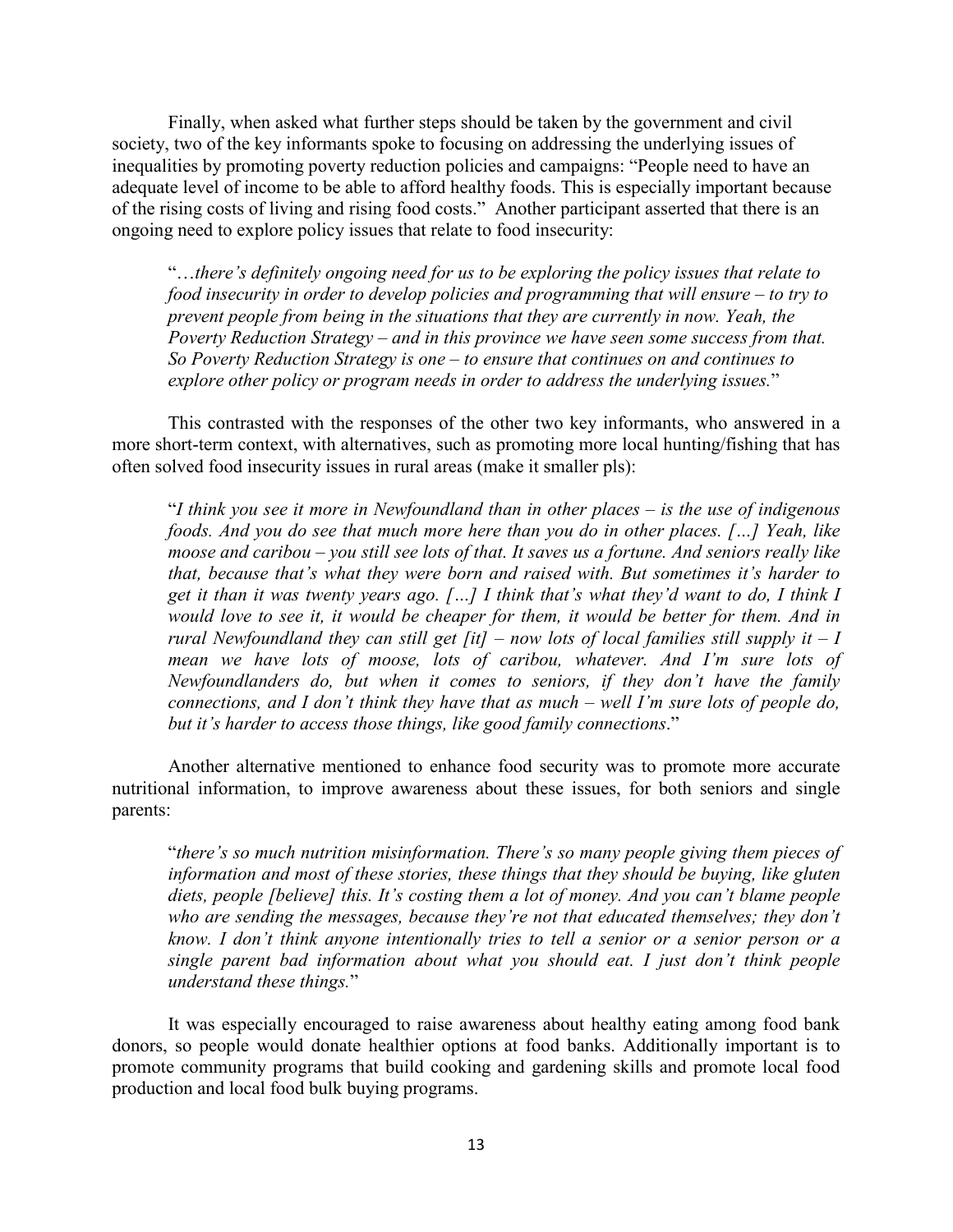# *Quantitative*

These data are essentially based on survey questionnaire. In the following tables, the percentages are mentioned in parentheses.

## *Socio-demographics*

Of the 98 participants, 50 were single parents, while the remaining 48 were classified as seniors. The overwhelming majority of respondents were female, with only 11 participants being male (three single parents and six seniors). Out of 48 seniors, 25 lived alone. Age and ethnicity backgrounds of the participants are shown in Tables 1 and 2.

| Age group | Single Parent |        | Elderly person |         |
|-----------|---------------|--------|----------------|---------|
| $\leq$ 25 |               | 3(6)   |                | 0(0)    |
| 26-35     |               | 22(45) |                | 0(0)    |
| 36-45     |               | 15(31) |                | 0(0)    |
| 46-55     |               | 7 (14) |                | 0(0)    |
| 56-65     |               | 2(4)   |                | 0(0)    |
| 66-75     |               | 0(0)   |                | 19(41)  |
| 76-85     |               | 0(0)   |                | 24 (53) |
| >86       |               | 0(0)   |                | (7)     |

Table 1: Age distribution

#### Table 2: Ethnic background

| Ethnicity        | Single Parent |         | Elderly person |
|------------------|---------------|---------|----------------|
| Caucasian        |               | 43 (94) | 43 (98)        |
| Aboriginal       |               | 2(4)    | 0(0)           |
| South Asian      |               | 0(0)    | 1(2)           |
| African Canadian |               | (2)     | $0\,(0)$       |

Within this sample of participants, the single parents were evidently in more stressful financial situations compared to the group of seniors. 80% of single parents had household incomes of less than \$25,000, compared to 50% of the seniors (Table 3). This difference in income levels is reflected throughout the survey responses, where the single parents stressed the impact that the high cost of food and limited budgets has on their food practices, while seniors discussed a wider range of issues, including mobility, lack of transportation, lack of awareness, and limited access to locally grown goods.

Table 3: Range of total income received by all household members

|                       | Single Parent | Elderly person | Total    |
|-----------------------|---------------|----------------|----------|
| Less than $$25,000$   | 39(80)        | 23(50)         | 62(65)   |
| $$25,000 - $40,000$   | 7(14)         | 13(28)         | 20(21)   |
| Greater than \$40,000 | 2(4)          | 10(22)         | 12(13)   |
| Don't know            | 1(2)          | 0(0)           | 1(1)     |
| Total                 | 49 (100)      | 46 (100)       | 95 (100) |

When looking at the sources of income, the single parents received their household income through income support (e.g. social assistance, child support, employment insurance, etc.) than they did through wages and salaries (Table 4). Meanwhile, seniors were more likely to gain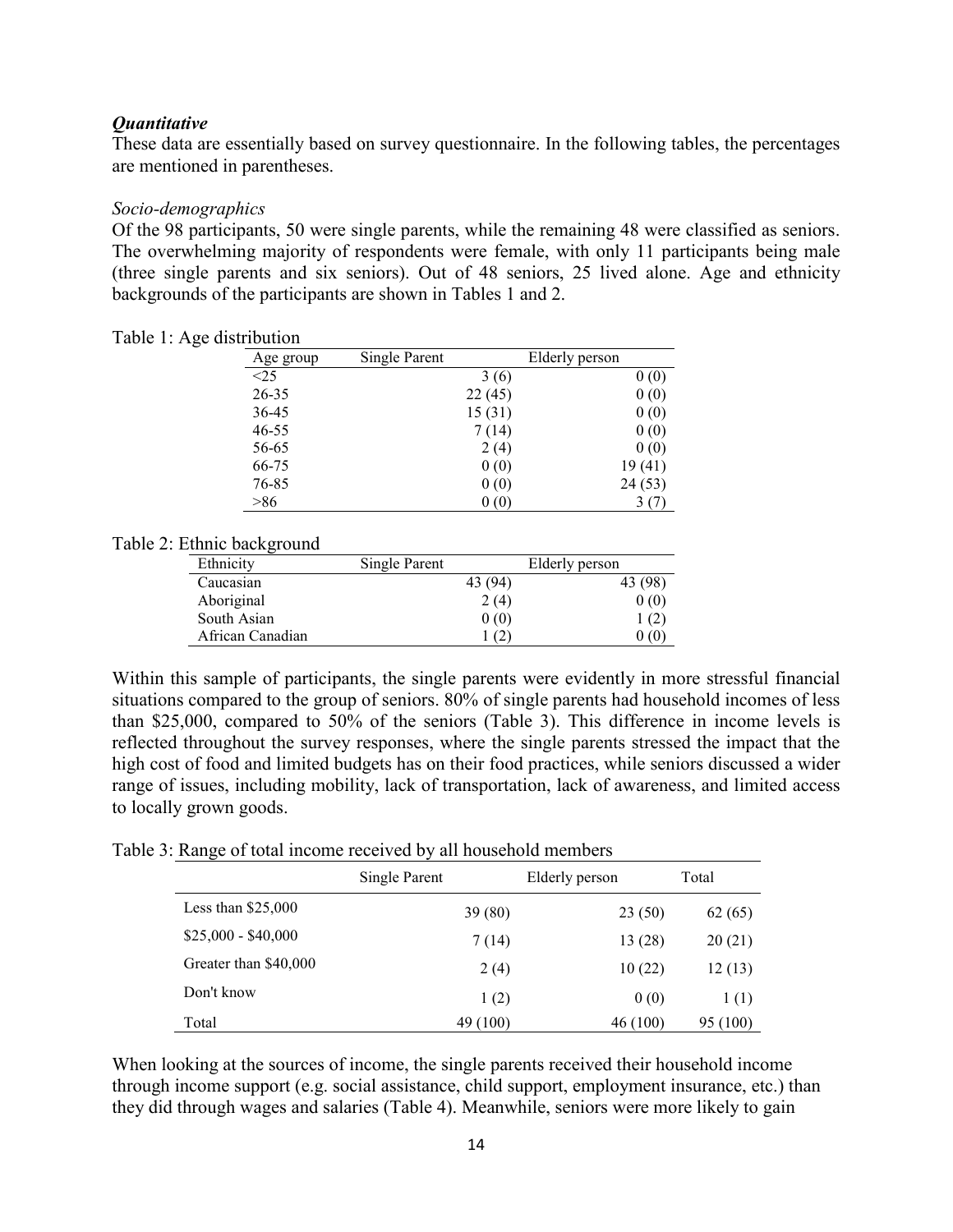income from Guaranteed Income Supplement and Old Age Security, compared to income support or through wages or salaries. When answering the questions on income, both single parent and elderly participants discussed their discomfort with being on a fixed income, particularly when the cost of living has been increasingly dramatically in the province over the past several years.

|                                          | Single Parent | Elderly person | Total   |
|------------------------------------------|---------------|----------------|---------|
| Wages and salaries                       | 17(35)        | 10(21)         | 27(28)  |
| Income from self-employment              | 4(8)          | 4(8)           | 8(8)    |
| Job-related retirement pensions          | 0(0)          | 23 (48)        | 23(24)  |
| Old Age Security and Guaranteed Income   |               |                |         |
| Supplement                               | 0(0)          | 34(71)         | 34 (35) |
| Income support (social assistance, child |               |                |         |
| support, employment insurance)           | 39 (80)       | 10 (21)        | 49 (51) |

Table 4: Major sources of total income in the past 12 months

29% of single parents had not completed their high school education, with 20% having graduated from high school, and the remaining 51% are either university or trade school graduates or have completed some university (Table 5). On the other hand, 19% of seniors had not completed high school, 14% had high school education, and the remaining 67% had, at least, some postsecondary education. The higher education levels among the seniors may account for the higher income levels within this group compared to the single parents.

|                        | Single Parent | Elderly person | Total    |
|------------------------|---------------|----------------|----------|
| None                   | 1(2)          | 0(0)           | 1(1)     |
| Elementary/Junior high | 1(2)          | 5(10)          | 6(6)     |
| Some high school       | 12(25)        | 4(8)           | 16(17)   |
| High school graduate   | 10(20)        | 7(15)          | 17(18)   |
| Some university        | 5(10)         | 3(6)           | 8(8)     |
| University graduate    | 5(10)         | 11(23)         | 16(17)   |
| Trade school graduate  | 15(31)        | 18 (38)        | 33(34)   |
|                        | 49 (100)      | 48 (100)       | 97 (100) |

Table 5: Highest educational qualification (certificate, diploma, or degree) of the participants

#### *Household meal practices*

The main meal for single parents and elderly persons were supper (evening meal) (Table 6).

| Table 6: Main meal (percentage in parentheses) |               |                |  |  |  |  |
|------------------------------------------------|---------------|----------------|--|--|--|--|
| Meal                                           | Single parent | Elderly person |  |  |  |  |
| Lunch (noon)                                   | 2(4)          | 5(10)          |  |  |  |  |
| Supper (evening)                               | 47 (96)       | 42 (88)        |  |  |  |  |
| <b>Breakfast</b>                               | 0(0)          |                |  |  |  |  |
|                                                |               |                |  |  |  |  |

The majority (62%) of the single parents had a regular main meal at home, however, for the elderly persons it was less than half (Table 7 & 8). Single parents often skipped breakfast (40%).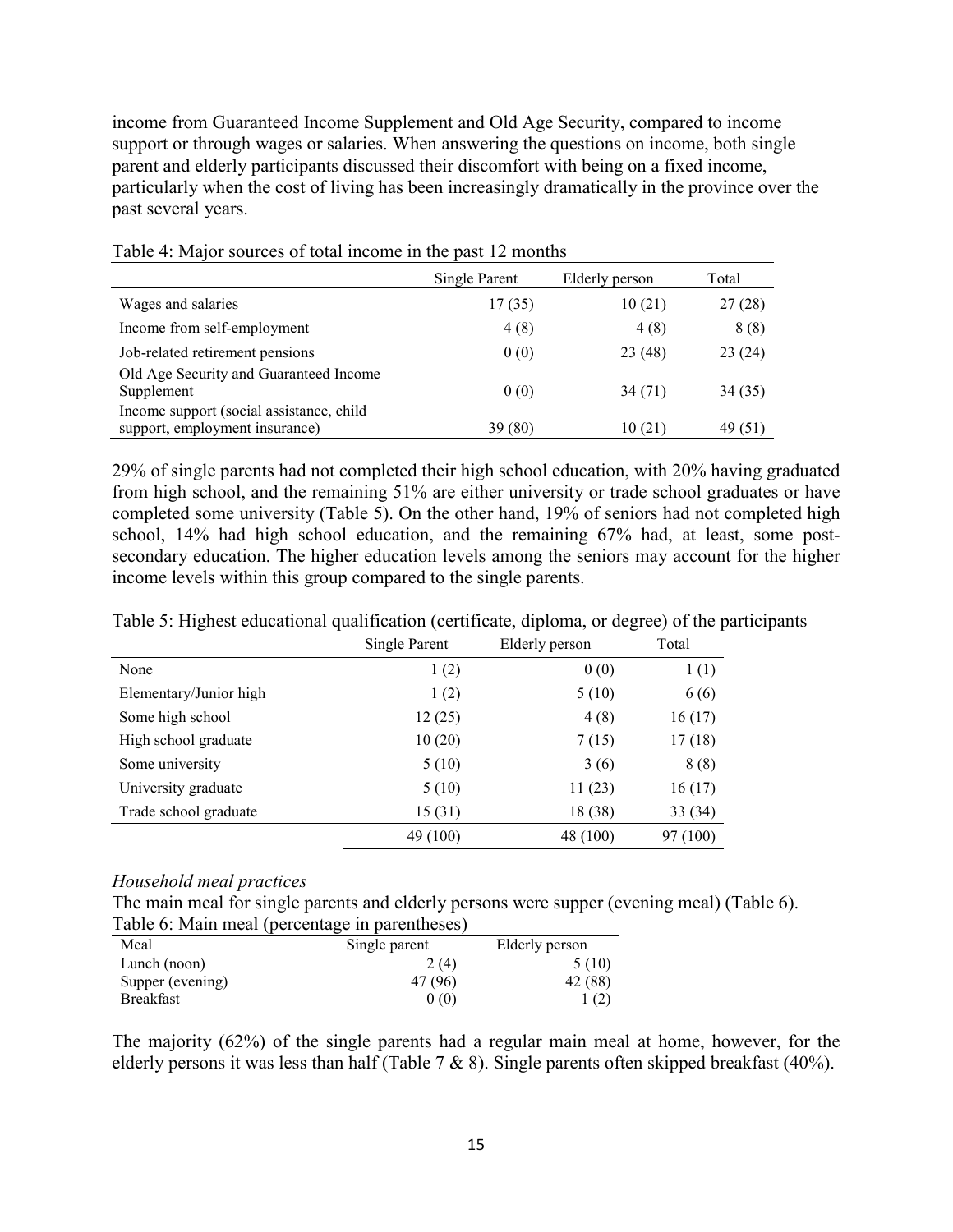|                           | Single Parent |          | Elderly person |          |  |
|---------------------------|---------------|----------|----------------|----------|--|
|                           | B             | М        | В              | М        |  |
| Every day                 | 17(34)        | 31(62)   | 36(75)         | 23(48)   |  |
| Almost every day          | 14 (28)       | 16(32)   | 6(13)          | 20(42)   |  |
| About 2 or 3 times a week | 8(16)         | 2(4)     | 3(6)           | 5(10)    |  |
| About once a week         | 4(8)          | 1(2)     | 0(0)           | 0(0)     |  |
| Never                     | 7(14)         | 0(0)     | 3(6)           | 0(0)     |  |
| Total                     | 50 (100)      | 50 (100) | 48 (100)       | 48 (100) |  |

Table 7: Frequency of eating at home for the main meal (M) and breakfast (B)

|  | Table 8: Eating the main meal with family sitting at the table together |  |  |  |
|--|-------------------------------------------------------------------------|--|--|--|
|  |                                                                         |  |  |  |

|                           | Single Parent | Elderly person |
|---------------------------|---------------|----------------|
| Every day                 | 10(22)        | 10(22)         |
| Almost every day          | 19(41)        | 5(11)          |
| About 2 or 3 times a week | 10(22)        | 2(4)           |
| About once a week         | 2(4)          | 1(2)           |
| Never                     | 5(11)         | 4(9)           |
| Not applicable            |               | 23             |
| Total                     | 46            | 45             |

There is a combination of various practices of the main meal (Table 9). One-third of the singleparents and two-thirds of elderly persons use whole, basic food for preparing meals. Elderly persons prefer to go out for fast food and ordering take out.

Table 9: Practices for the main meal

|                                                                                                                    | Single Parent |                               |        |      | Elderly person |                  |         |       |
|--------------------------------------------------------------------------------------------------------------------|---------------|-------------------------------|--------|------|----------------|------------------|---------|-------|
|                                                                                                                    |               | Always Sometimes Rarely Never |        |      | Always         | Sometimes Rarely |         | Never |
| Use whole, basic foods such as<br>vegetables, fruits, pasta, legumes<br>(e.g. dried beans and lentils) and<br>meat | 18 (36)       | 26(52)                        | 5(10)  | 1(2) | 31(65)         | 12(25)           | 5 (10)  | 0(0)  |
| Use easy to prepare foods such as<br>canned or frozen prepared food                                                | 6(12)         | 28 (56)                       | 15(30) | 1(2) | 6(13)          | 20(42)           | 18 (38) | 4 (8) |
| Buy food where no preparation is<br>required or order takeout or<br>delivery                                       | 1(2)          | 31 (65)                       | 16(33) | 0(0) | 12(25)         | 24(50)           | 9(19)   | 3(6)  |
| Go out for the main meal at a fast<br>food restaurant                                                              | 5(10)         | 34 (68)                       | 11(22) | 0(0) | 17 (36)        | 19 (40)          | 10(21)  | 1 (1) |

The large difference between the percentages of seniors cooking from scratch compared to single parents may be accounted to their familiarity with traditional cooking skills. Another possible explanation could be because of the significant time constraints that many single parents face, particularly those who are working. In an open discussion with the research assistant, one single mother mentioned that when she is on social assistance, she has ample time to cook homemade meals and make all of her family's meals from scratch. However, when she got employment, it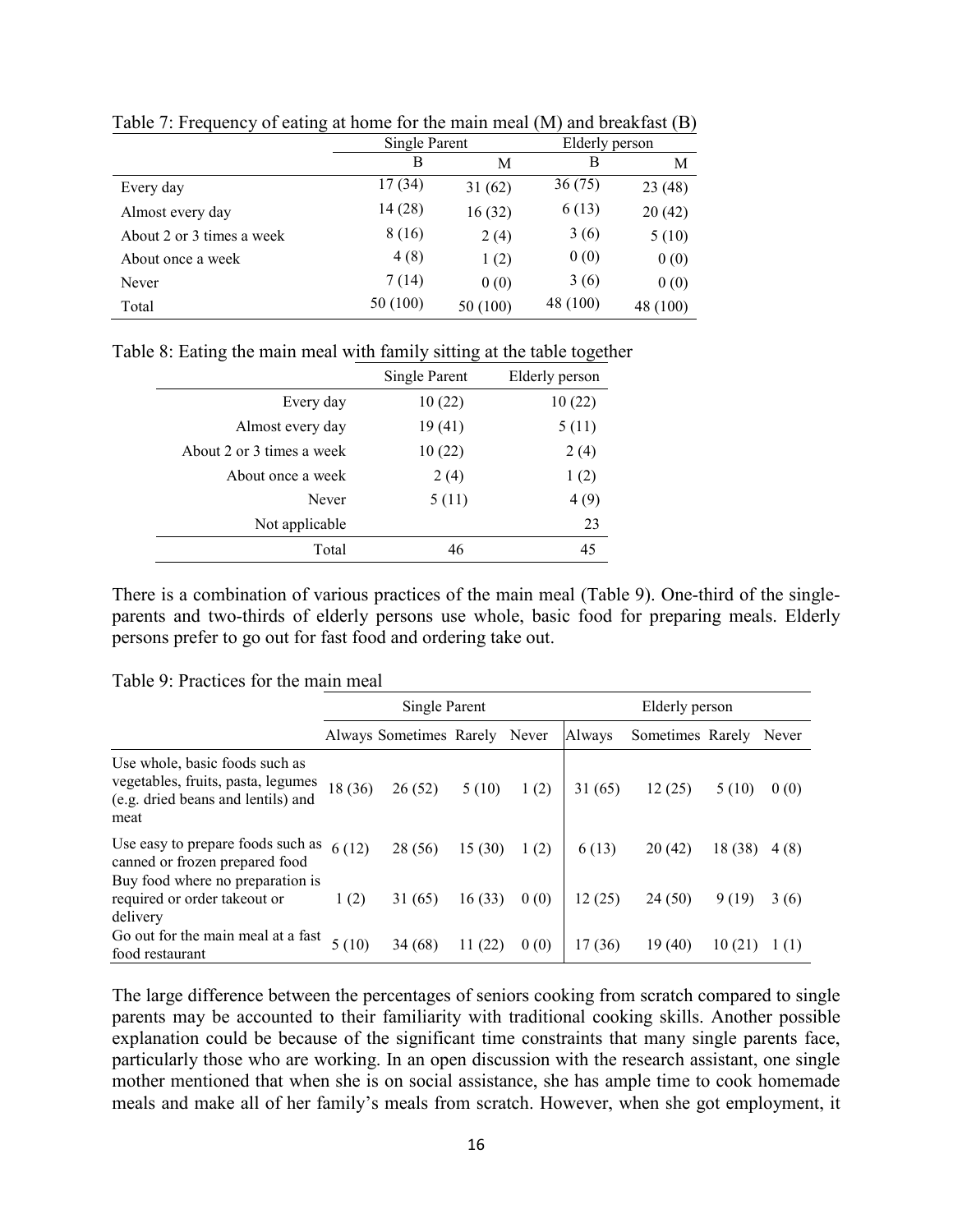has been difficult to devote the time needed for the extra preparation. She rather prefers to stay on social assistance and sacrifice the extra money from employment to be able to cook healthy meals from scratch.

The overwhelming majority of the participants described their ability to cook as being either "very good" or "good," indicating that lack of cooking skills may not be a major issue in food preparation (Table 10).

|                | Single Parent | Elderly person |
|----------------|---------------|----------------|
| Very good      | 29 (58)       | 14 (29)        |
| Good           | 19(38)        | 29 (60)        |
| Little ability | 2(4)          | 3(6)           |
| No ability     | 0(0)          | 2(4)           |

Table 10: Personal ability to cook

There were few participants, who did not prepare food on a regular basis (Table 11).

|                                               | Single Parent | Elderly person |  |
|-----------------------------------------------|---------------|----------------|--|
| Lack of time                                  |               |                |  |
| Not interested                                |               |                |  |
| No skills/insufficient skills                 |               |                |  |
| Not confident in cooking ability              |               |                |  |
| Too much effort                               |               |                |  |
| Don't have appropriate cookware or appliances |               |                |  |
| Any kind of disability                        |               |                |  |
| More expensive                                |               |                |  |

Table 11: Reasons for not preparing food at home regularly

For single parents, the children often participate in food choice and meal preparation (Table 12).

| Table 12: Children, participating in food choice/meal preparation (for single parents) |  |  |
|----------------------------------------------------------------------------------------|--|--|
|                                                                                        |  |  |

|                                       | Always  | Often  | Sometimes | Rarely  | Never   |
|---------------------------------------|---------|--------|-----------|---------|---------|
| Make suggestions for family meals     | 13 (27) | 16(33) | 14 (29)   | 3(6)    | 3(6)    |
| Participate in shopping for groceries | 13 (27) | 9(18)  | 17(35)    | 5(10)   | 5(10)   |
| Help prepare meals or help cook foods | 4(8)    | 10(21) | 20(42)    | 8 (17)  | 6(13)   |
| Prepare or cook foods by themselves   | 2(4)    | 5 (10) | 11 (22)   | 18 (37) | 13 (27) |

However, in several households, their participation in helping in cooking or preparing meals was minimum or nil (Table 13).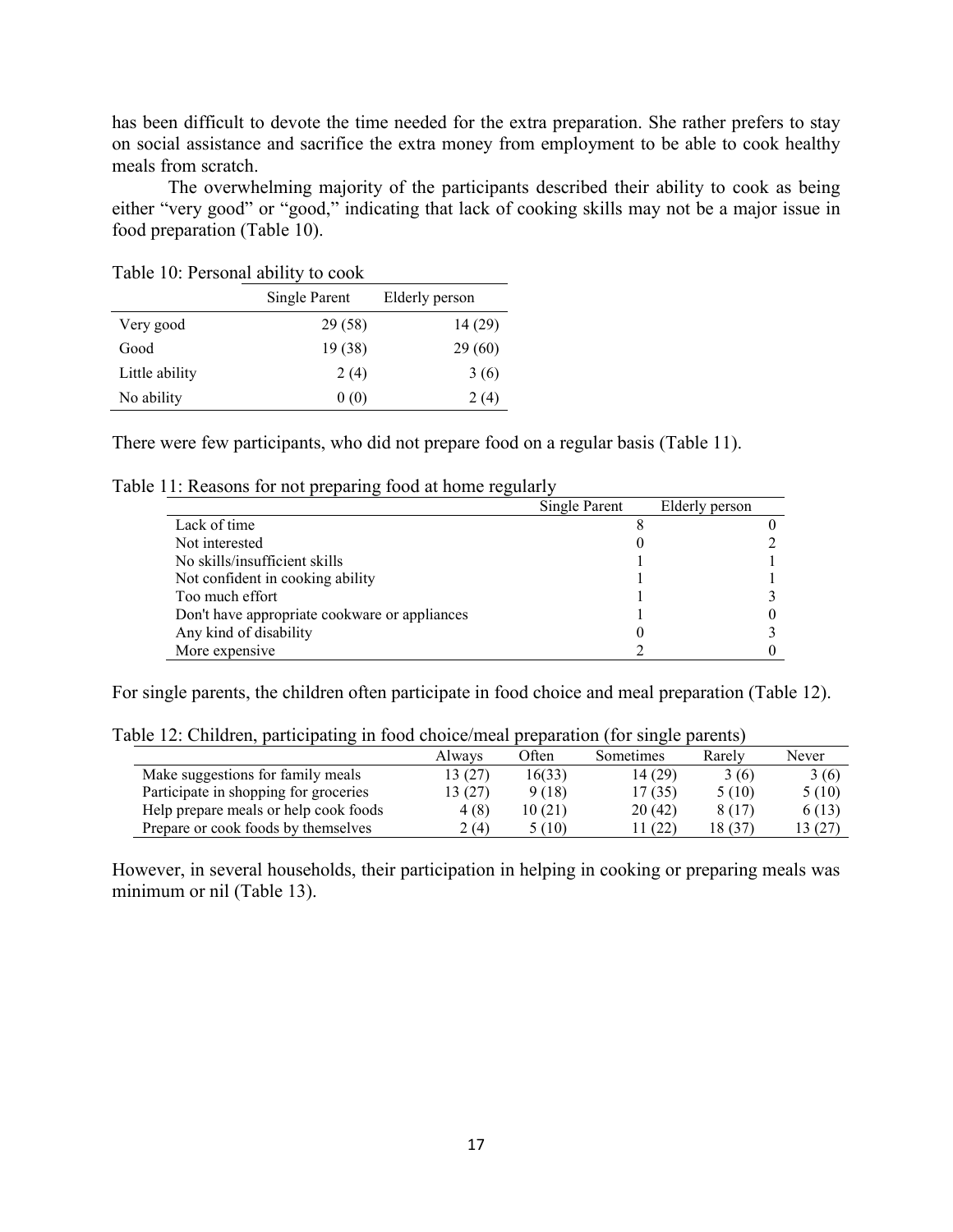|                                          | Single Parent |
|------------------------------------------|---------------|
| Lack of time                             |               |
| Children are not interested              |               |
| Children lack skills                     | 4             |
| Too much effort                          |               |
| Cooking is not children's responsibility | 5             |
| Cooking is harmful to children           | 10            |
| Children are too young                   | 16            |
| Other reasons                            |               |

Table 13: The reasons for children never helping in cooking or preparing meals (for single parents)

# *Level of food awareness*

96% of single parents and 93.8% of seniors indicated that they were "somewhat" or "very much" concerned about what they eat regarding quality, quantity, and nutritional value (Table 14). 6% of seniors said that they were "not at all" concerned about their eating practices. One of the participants who answered this way explained that he had given up on worrying about his health because of his old age.

Table 14: Concerned about quality, quantity, and nutritional value

|                 | Single Parent | Elderly person |
|-----------------|---------------|----------------|
| Very much       | 32(64%)       | $39(81\%)$     |
| Somewhat/little | 16(32%)       | 6(13%)         |
| Not at all      | 2(4%)         | 3(6%)          |
| Total           | 50 (100%)     | 48 (100%)      |

42% of single parents and 21% of seniors described their eating habits as being either "fair" or "poor," indicating that people are not always able to address their concerns about nutrition (Table 15). The disconnect between the percentages of participants who were concerned about nutrition (95%) and how the participants rated their eating habits demonstrated the presence of barriers and challenges that these people face in their ability to maintain healthy eating practices.

Table 15: In general, the participants' opinion about eating habits

|           | Single Parent | Elderly person |
|-----------|---------------|----------------|
| Excellent | 2(4)          | 5(10)          |
| Very good | 10(20)        | 19(40)         |
| Good      | 17(34)        | 14 (29)        |
| Fair      | 14 (28)       | 4(8)           |
| Poor      | 7(14)         | 6(13)          |
| Total     | 50(50)        | 48 (100)       |

72% of single parents and 79% of seniors said that they either follow or try to follow a recommended food guide, 46% of these people specified Canada's Food Guide as being one of their primary nutrition information sources (Table 16 and 17).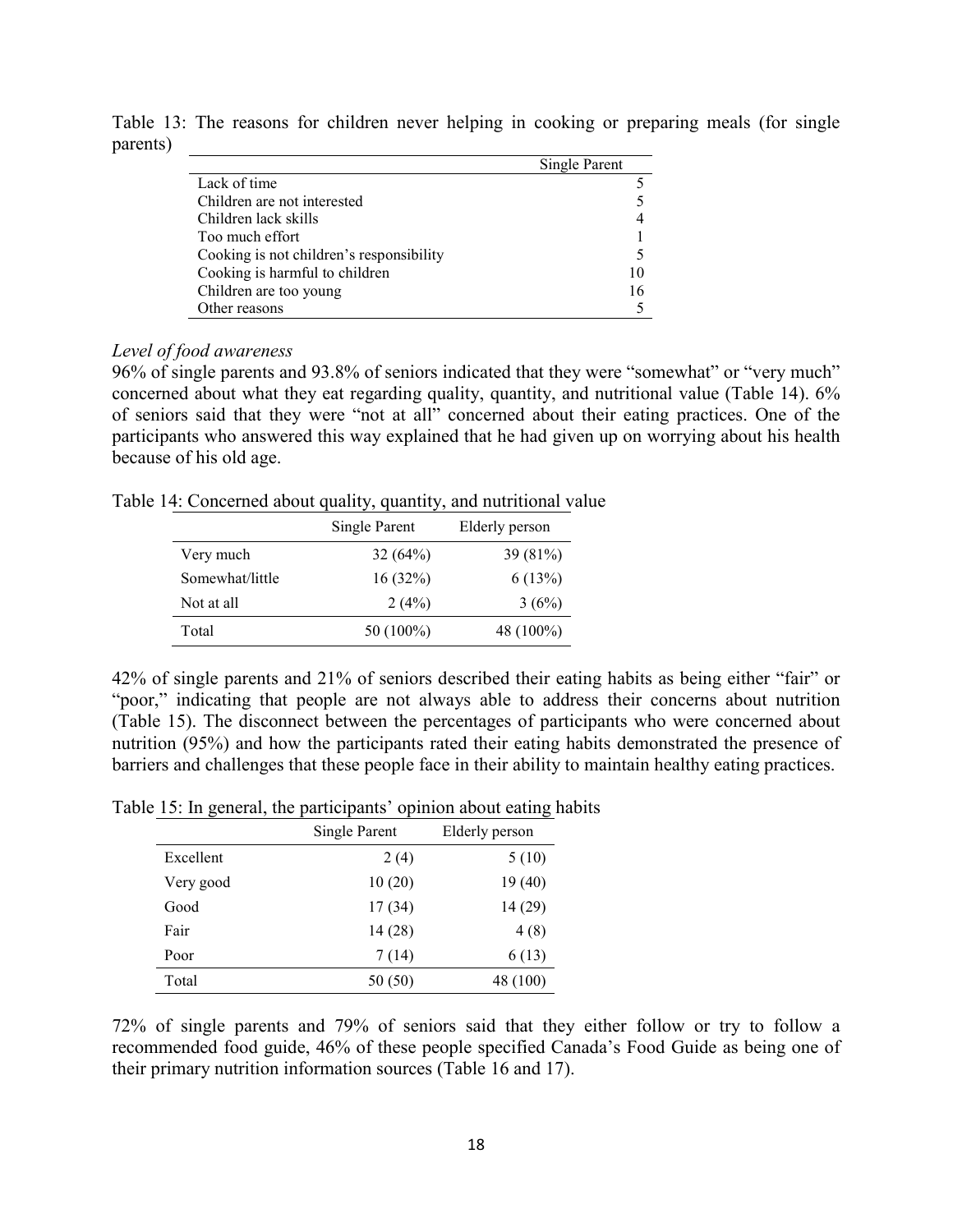|                 | Single Parent | Elderly person |
|-----------------|---------------|----------------|
| No              | 14(28)        | 10(21)         |
| Yes             | 13(26)        | 13(28)         |
| Tries to follow | 23 (46)       | 24 (51)        |
| Total           | 50 (100)      | 47 (100)       |

Table 16: Use of recommended food guide/diet

## Table 17: Kinds of food guides used

|                                                            | Single parents | Elderly person |
|------------------------------------------------------------|----------------|----------------|
| Health professionals (family physicians/dietician)         | 17             | 12             |
| Health organizations (heart $\&$ stroke, Can Diabetes soc) | 8              | 13             |
| Fitness programs                                           |                | 4              |
| Weight lose program                                        |                |                |
| Advice from family, friends, neighbors                     | 6              | 6              |
| Canada's food guide                                        | 19             | 28             |
| TV program about healthy eating                            | 3              | 5              |
| General research in internet                               | 10             |                |
| Other sources                                              |                |                |

However, in an open-ended question on the challenges that were involved in trying to follow a food guide, most participants indicated that the high cost of fresh foods and produce, as well as limited financial resources are the major reasons for their inability to follow (Table 18).

| Table 18: Barriers to following a food guide/diet |
|---------------------------------------------------|
|---------------------------------------------------|

| <b>Barriers</b>                                                                                     | Single parents | Elderly person |
|-----------------------------------------------------------------------------------------------------|----------------|----------------|
| Cost of foods, limited budget, high price of fruits and vegetables,<br>nutritious food is expensive | 20             | 16             |
| Getting to the store, don't have foods on hand, food is hard to find, lack of<br>transportation     |                | 4              |
| Not enough food, hard to get enough fruits and vegetables, hard to control<br>portion sizes         | 5              |                |
| Picky eaters, hard to get kids to eat healthy foods, can't stick to diets                           | 3              |                |
| Hard to avoid certain foods (e.g. gluten), hard to reduce salt/fat                                  |                | 3              |
| Too much trouble, too busy to prepare food                                                          |                | 2              |
| NL has limited produce                                                                              |                |                |
| Pretty good at following it                                                                         |                |                |

Only 2 participants (elderly person) indicated that they are not at all familiar with eating from the four major food groups, both of these respondents were seniors (Table 19). The remainder of participants was at least somewhat familiar with eating from the food groups. When answering this question, few participants remarked that it did not matter whether they were knowledgeable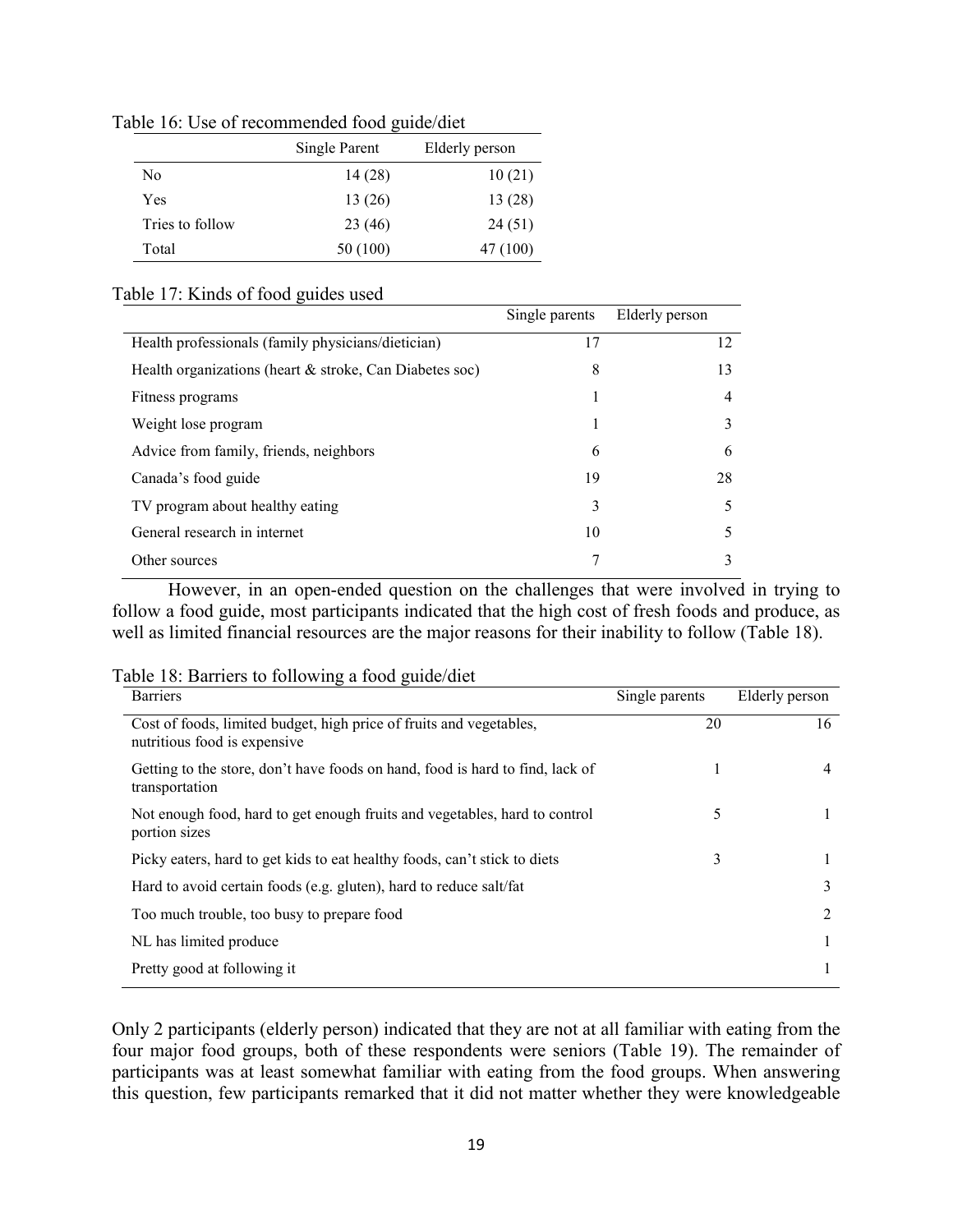about healthy eating or not because they could not afford to eat proper quantities of food from a range of food groups regardless.

|                 | Single Parent | Elderly person |
|-----------------|---------------|----------------|
| Very much       | 35(71)        | 36(77)         |
| Somewhat/Little | 14 (29)       | 9(19)          |
| Not at all      | 0(0)          | 2(4)           |
| Total           | 49 (100)      | 47 (100)       |

Table 19: Familiarity with the four major food groups

Eating healthy food was more among the elderly persons (Table 20).

|  |  |  |  | Table 20: Frequency (weekly) of eating food |  |
|--|--|--|--|---------------------------------------------|--|
|--|--|--|--|---------------------------------------------|--|

|                                                                              | <b>Single Parent</b>    |                                |                   |                       | Elderly person      |                       |                               |                               |                       |                   |
|------------------------------------------------------------------------------|-------------------------|--------------------------------|-------------------|-----------------------|---------------------|-----------------------|-------------------------------|-------------------------------|-----------------------|-------------------|
|                                                                              | Every<br>day            | 3d or<br>$>\!\!/\mathrm{week}$ | 2d or<br>$>$ /m   | rarely                | never               | Every<br>day          | 3d or<br>$>\!\!$ /week        | 2d or<br>$>$ /m               | rarely                | never             |
| Grain products (wheat -<br>bread, pasta, pizza;<br>oats, barley, corn, rice) | 29<br>(59)              | 15<br>(31)                     | 3<br>(6)          | $\overline{2}$<br>(4) | $\mathbf{0}$<br>(0) | 35<br>(73)            | 9<br>(19)                     | $\mathbf{1}$<br>(2)           | $\overline{2}$<br>(4) | 1<br>(1)          |
| Chicken                                                                      | $\boldsymbol{2}$        | 25                             | 19                | $\mathbf{1}$          | 1                   | 1                     | 25                            | 19                            | 2                     | 1                 |
|                                                                              | (4)                     | (52)                           | (40)              | (2)                   | (2)                 | (2)                   | (52)                          | (40)                          | (4)                   | (2)               |
| Eggs                                                                         | 6                       | 23                             | 13                | 5                     | 2                   | 11                    | 19                            | 11                            | 4                     | 2                 |
|                                                                              | (12)                    | (47)                           | (27)              | (10)                  | (4)                 | (23)                  | (40)                          | (23)                          | (9)                   | (4)               |
| Fish or seafood                                                              | $\boldsymbol{0}$<br>(0) | 5<br>(10)                      | 13<br>(27)        | 24<br>(50)            | 6<br>(13)           | 1<br>(2)              | 13<br>(29)                    | 16<br>(36)                    | 11<br>(24)            | 4(9)              |
| Legumes (lentils/<br>beans), nuts, or soya<br>bean/tofu                      | 5<br>(10)               | 6<br>(13)                      | 14<br>(29)        | 13<br>(27)            | 10<br>(21)          | $\overline{4}$<br>(9) | 14<br>(31)                    | 12<br>(27)                    | 5<br>(11)             | 10<br>(22)        |
| Fruits                                                                       | 14                      | 16                             | 11                | 5                     | 3                   | 23                    | 10                            | 6                             | 5                     | 3                 |
|                                                                              | (28)                    | (32)                           | (22)              | (10)                  | (6)                 | (48)                  | (21)                          | (13)                          | (10)                  | (6)               |
| Potato (as vegetable)                                                        | 1                       | 23                             | 20                | $\overline{4}$        | 1                   | 7                     | 19                            | 13                            | 6                     | 3                 |
|                                                                              | (2)                     | (47)                           | (41)              | (8)                   | (2)                 | (15)                  | (40)                          | (27)                          | (13)                  | (6)               |
| Green salads or leafy                                                        | $\overline{4}$          | 23                             | 11                | 8                     | 3                   | 11                    | 12                            | 14                            | 8                     | 2                 |
| greens                                                                       | (8)                     | (47)                           | (22)              | (16)                  | (6)                 | (23)                  | (26)                          | (30)                          | (17)                  | (4)               |
| Colored vegetables                                                           | $\overline{7}$          | 20                             | 17                | $\overline{4}$        | $\mathbf{1}$        | 14                    | 19                            | 11                            | $\overline{4}$        | $\boldsymbol{0}$  |
| (carrots, tomatoes etc.)                                                     | (14)                    | (41)                           | (35)              | (8)                   | (2)                 | (29)                  | (40)                          | (23)                          | (8)                   | (0)               |
| Other vegetables<br>(broccoli, cauliflower<br>$etc.$ )                       | 6<br>(12)               | 14<br>(29)                     | 17<br>(35)        | 6<br>(12)             | 6<br>(12)           | 9<br>(19)             | 19<br>(40)                    | 7<br>(15)                     | 9<br>(19)             | 4<br>(8)          |
| Dairy products                                                               | 27                      | 11                             | 8                 | $\overline{2}$        | 1                   | 27                    | 9                             | 5                             | 4                     | $\overline{c}$    |
|                                                                              | (55)                    | (22)                           | (16)              | (4)                   | (2)                 | (57)                  | (19)                          | (11)                          | (9)                   | (4)               |
| Fruit juices                                                                 | 21                      | 16                             | 6                 | $\overline{4}$        | 2                   | 14                    | 5                             | 2                             | 14                    | 12                |
|                                                                              | (43)                    | (33)                           | (12)              | (8)                   | (4)                 | (30)                  | (11)                          | (4)                           | (30)                  | (26)              |
| French fries or potato                                                       | $\overline{4}$          | 17                             | 14                | 13                    | $\theta$            | 3                     | $\overline{2}$                | 15                            | 22                    | 6                 |
| chips                                                                        | (8)                     | (35)                           | (29)              | (27)                  | (0)                 | (6)                   | (4)                           | (31)                          | (46)                  | (13)              |
| Red meat (beef, pork,                                                        | 1                       | 3                              | 20                | 22                    | 2                   | 4                     | 9                             | 19                            | 15                    | $\mathbf{0}$      |
| lamb)<br>Pop or energy drinks                                                | (2)<br>11<br>(22)       | (6)<br>12<br>(25)              | (42)<br>5<br>(10) | (46)<br>15<br>(31)    | (4)<br>6<br>(12)    | (9)<br>9<br>(19)      | (19)<br>$\overline{4}$<br>(8) | (40)<br>$\overline{4}$<br>(8) | (32)<br>12<br>(25)    | (0)<br>19<br>(40) |
|                                                                              |                         |                                |                   |                       |                     |                       |                               |                               |                       |                   |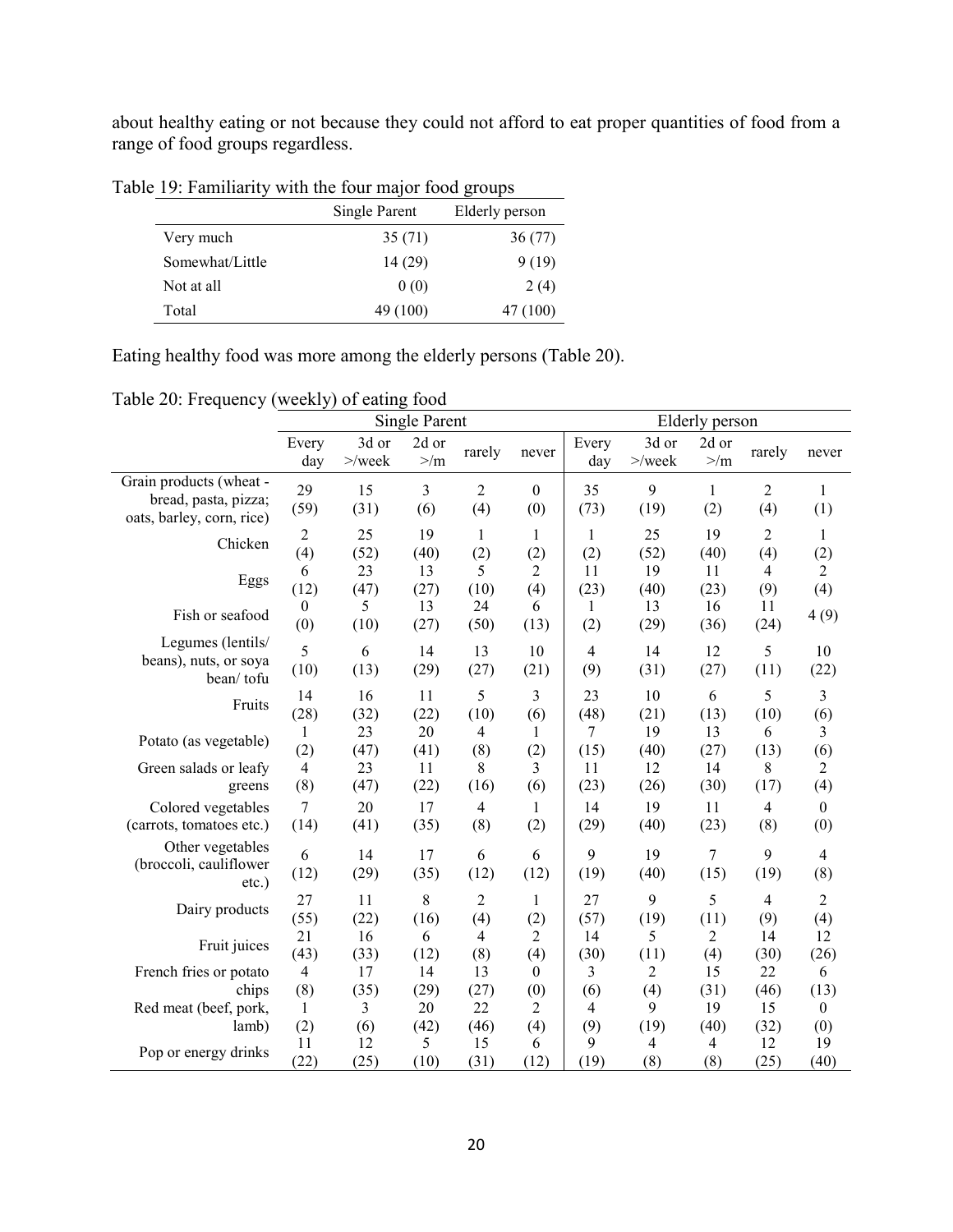Regarding the health-related reasons for choosing certain foods over others, body weight, the nutritional content of foods, fiber content, sugar content, salt content, fat content, cholesterol, and general nutrition content were the major concerns (Table 21).

|                               | <b>Single Parent</b> | Elderly person |
|-------------------------------|----------------------|----------------|
| Body weight                   | 24 (49)              | 31(67)         |
| <b>Heart Diseases</b>         | 14 (29)              | 31 (66)        |
| Diabetes                      | 15(30)               | 21 (44)        |
| Cancer                        | 11(23)               | 20 (44)        |
| Osteoporosis                  | 12(26)               | 30(64)         |
| Calcium content               | 18 (38)              | 26 (57)        |
| Fiber content                 | 19(41)               | 37(80)         |
| Nutritional content (general) | 29 (66)              | 35(78)         |
| Fat                           | 28 (57)              | 31(70)         |
| Trans fat                     | 21(45)               | 28 (64)        |
| Cholesterol                   | 18 (38)              | 37(80)         |
| Calories                      | 14 (32)              | 29 (64)        |
| Sugar                         | 29(64)               | 34 (74)        |
| Salt/sodium content           | 26(55)               | 40 (87)        |
|                               |                      |                |

Table 21: Health/disease reasons for choosing/avoiding certain food

Regarding the additional intake of vitamins and minerals, 53% of single parents and 68% suggested that they take vitamin or mineral supplements at least sometimes, if not regularly (Table 22). Mostly they preferred multivitamins. Intake of supplementary Vitamin D and calcium were high among the elderly persons (Table 23).

Table 22: Vitamins or mineral supplements

|           | Single Parent | Elderly person |
|-----------|---------------|----------------|
| Regularly | 15(31)        | 28 (58)        |
| Sometimes | 11(22)        | 5(10)          |
| Never     | 23 (47)       | 15(31)         |
| Total     | 49 (100)      | 48 (100)       |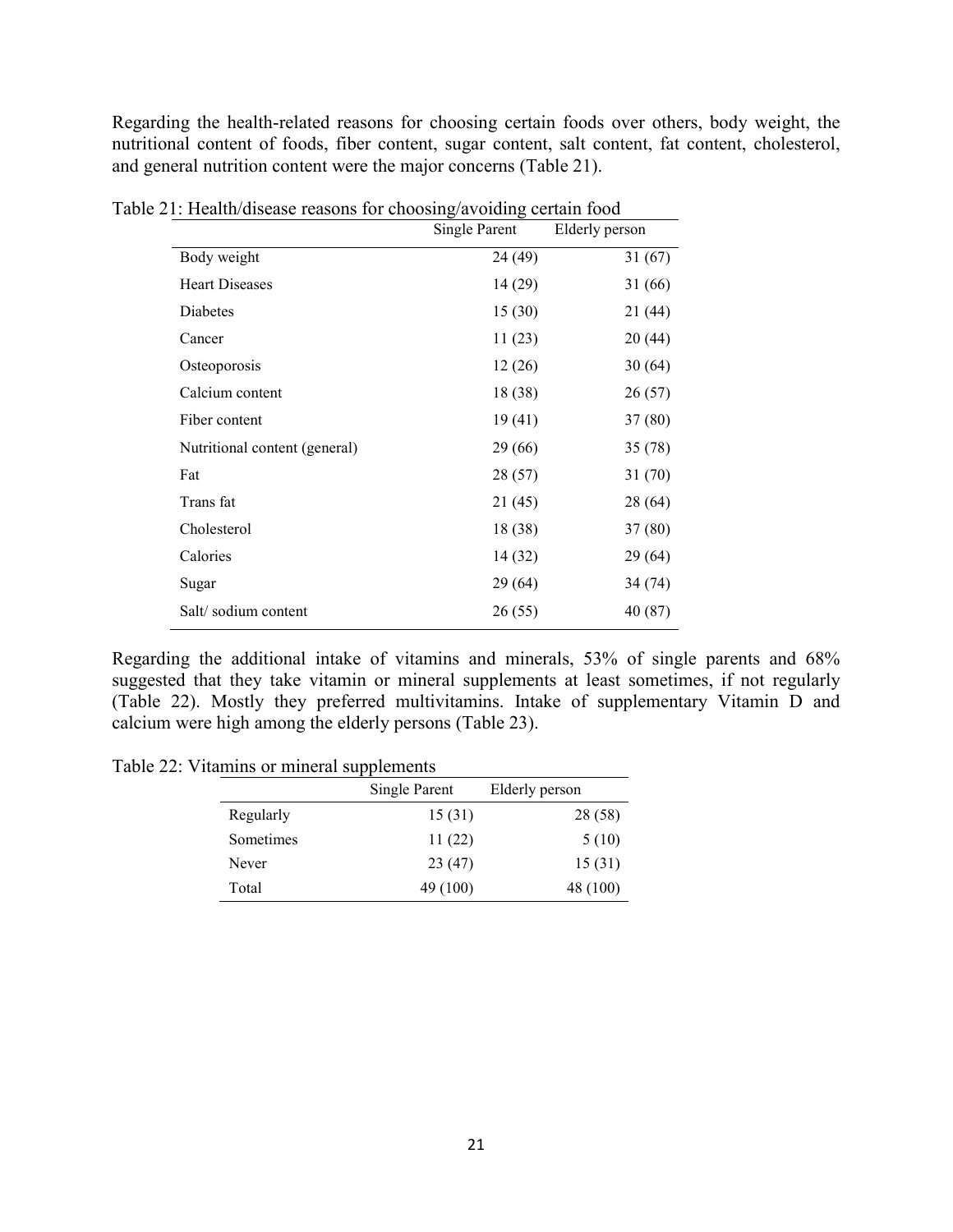|                      | <b>Single Parent</b><br>Elderly person |         |
|----------------------|----------------------------------------|---------|
| <b>Multivitamins</b> | 15(31)                                 | 13(27)  |
| Vitamin A            | 1(2)                                   | 0(0)    |
| Vitamin B            | 5(10)                                  | 5(10)   |
| Vitamin C            | 6(12)                                  | 7(15)   |
| Vitamin D            | 5(10)                                  | 22(46)  |
| Vitamin E            | 0(0)                                   | 2(4)    |
| Calcium              | 2(4)                                   | 14 (29) |
| Iron                 | 3(6)                                   | 1(2)    |
| Omega 3 fatty acid   | 2(4)                                   | 9(19)   |
| Other vitamins       | 3(6)                                   | 8(17)   |

Table 23: Types of vitamins/minerals taken

The participants were asked about their interest in community-based solutions to food security problems. 67% of single parents and 28% of elderly persons indicated their interest in having a vegetable garden (Table 24). Single parents were particularly interested in participating in a community garden, container gardening, and sprouting. They were also interested in learning about nutrition and food budgeting and to learn fast, easy, and low-cost recipes and meal ideas. Elderly persons were keener to learn fast, easy, and low-cost recipes and meal ideas.

|                                                                     |            | ▱                  | Single Parent         |                       |                       | Elderly person |                                                                  |            |                         |                         |
|---------------------------------------------------------------------|------------|--------------------|-----------------------|-----------------------|-----------------------|----------------|------------------------------------------------------------------|------------|-------------------------|-------------------------|
|                                                                     | Very much  | Somewhat<br>little | Not at all            | Already do            | Don't know            | Very much      | $\begin{array}{ll} \text{Somewhat} \\ \text{little} \end{array}$ | Not at all | Already do              | Don't know              |
| Interested to have a<br>vegetable garden                            | 33<br>(67) | 9<br>(18)          | 7<br>(14)             | $\theta$<br>(0)       | $\theta$<br>(0)       | 13<br>(28)     | 7<br>(15)                                                        | 16<br>(35) | 10<br>(22)              | $\boldsymbol{0}$<br>(0) |
| Like to have a plot at a<br>community garden                        | 18<br>(38) | 18<br>(38)         | 9<br>(19)             | $\mathbf{1}$<br>(2)   | $\overline{2}$<br>(4) | 10<br>(22)     | 6<br>(13)                                                        | 26<br>(57) | $\overline{2}$<br>(4)   | $\overline{2}$<br>(4)   |
| Like to learn more about<br>container gardening and<br>sprouting    | 25<br>(52) | 16<br>(33)         | 6<br>(13)             | 1<br>(2)              | $\theta$<br>(0)       | 11<br>(24)     | 8<br>(17)                                                        | 27<br>(59) | $\boldsymbol{0}$<br>(0) | $\theta$<br>(0)         |
| Like to participate in a<br>community kitchen                       | 20<br>(42) | 17<br>(35)         | 6<br>(13)             | $\overline{4}$<br>(8) | 1<br>(2)              | 14<br>(30)     | 6<br>(13)                                                        | 25<br>(54) | 1<br>(2)                | $\theta$<br>(0)         |
| Like to learn about<br>nutrition and food<br>budgeting              | 30<br>(63) | 11<br>(23)         | $\overline{4}$<br>(8) | 3<br>(6)              | $\theta$<br>(0)       | 17<br>(37)     | 11<br>(24)                                                       | 7<br>(15)  | 11<br>(24)              | $\theta$<br>(0)         |
| Like to learn fast, easy,<br>and low cost recipes and<br>meal ideas | 36<br>(75) | 8<br>(17)          | $\overline{2}$<br>(4) | $\overline{2}$<br>(4) | $\mathbf{0}$<br>(0)   | 28<br>(61)     | 8<br>(17)                                                        | 2<br>(4)   | 8<br>(17)               | $\theta$<br>(0)         |

Table 24: Interested in growing own vegetables and efficient management

Participants' reluctance to participate in these activities or to learn about nutrition and food preparation skills typically stemmed from either a lack of time to commit to such activities or a general disinterest.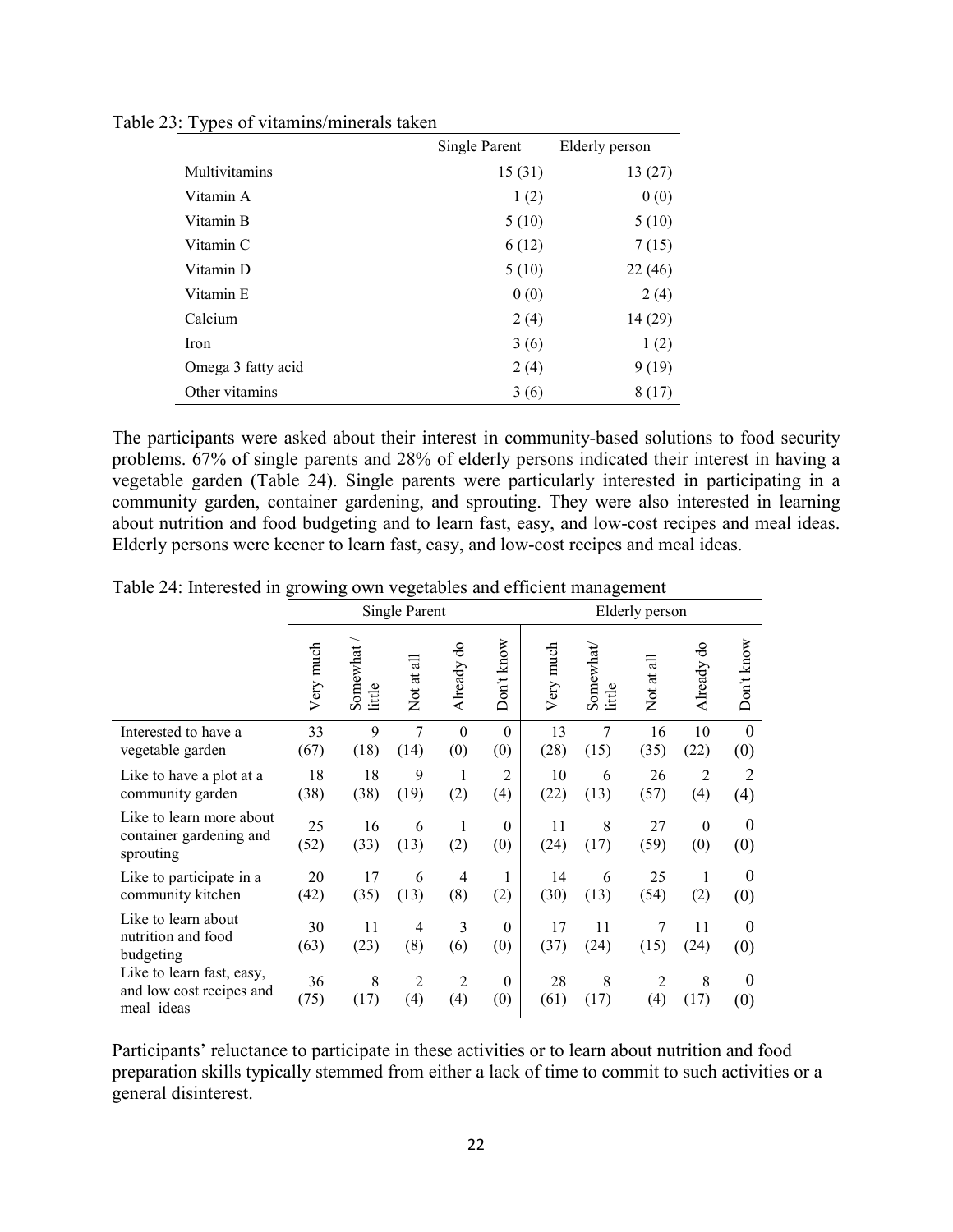## *Food purchasing practices*

The participants were asked about purchasing practices of food from grocery stores and barriers. 62 respondents, including 42 single parents and 20 elderly people said that they always had a budget when shopping for groceries (Table 25). This reflected how the single parents who participated in the study dealt with more financial constraints than the seniors. Furthermore, 67% of single parents and 41% of seniors indicated that they do not always have sufficient money or credit limit when shopping for groceries. Transportation is an issue for roughly 28% of participants (37% of single parents and 19% of seniors), who indicated that they at least sometimes do not have the ability to transport groceries home. The qualitative data suggest that some participants who do not have their vehicles rely on the bus service, cabs, or catching rides with friends to get groceries when walking are not an option.

|                                         | <b>Single Parent</b> |           |        |               | Elderly person |           |         |               |
|-----------------------------------------|----------------------|-----------|--------|---------------|----------------|-----------|---------|---------------|
|                                         | Always               | Sometimes | Never  | Don't<br>know | Always         | Sometimes | Never   | Don't<br>know |
| Having a budget for<br>groceries        | 42 (86)              | 5(10)     | 2(4)   | 0(0)          | 20(44)         | 12(26)    | 13 (28) | 1(2)          |
| Using a written<br>grocery list         | 26(53)               | 16(17)    | 7(14)  | 0(0)          | 24(50)         | 10(21)    | 13(27)  | 1(2)          |
| Deciding items while<br>at the store    | 11(23)               | 27(56)    | 10(21) | 0(0)          | 21(45)         | 17(36)    | 8(17)   | 1(2)          |
| Planning meals<br>before going to store | 11(22)               | 27(55)    | 11(22) | 0(0)          | 8(17)          | 22(47)    | 16(34)  | 1(2)          |
| Selecting foods on<br>nutrition levels  | 10(20)               | 23(47)    | 16(33) | 0(0)          | 19(41)         | 11(24)    | 15(33)  | 1(2)          |
| Checking flyers for<br>food for sale    | 37(76)               | 9(18)     | 3(6)   | 0(0)          | 36(77)         | 8(17)     | 2(4)    | 1(2)          |
| Consider the location<br>of store       | 25(51)               | 14 (29)   | 9(19)  | 1(2)          | 24(52)         | 8(17)     | 13 (28) | 1(2)          |
| Enough time for<br>grocery shopping     | 31(63)               | 15(31)    | 3(6)   | 0(0)          | 39(85)         | 6(13)     | 0(0)    | 1(2)          |
| Transport groceries to<br>home          | 31(63)               | 11(22)    | 7(14)  | 0(0)          | 37(79)         | 6(13)     | 3(6)    | 1(2)          |
| Have sufficient<br>money/credit limit   | 15(31)               | 20(42)    | 12(25) | 1(2)          | 26(57)         | 6(13)     | 13(28)  | 1(2)          |

Table 25: Purchasing practices of food from grocery stores and barriers

When asked whether in the last twelve months the participant and their family had enough to eat but *not always the kinds of food they wanted*, 51% of single parents said "often true" and another 42% said "sometimes true" (Table 26). Meanwhile, 49% of seniors said this was "often true" and another 32% said "sometimes true." Over 77% of participants, including 47 single parents compared to 27 seniors, said that they *at least sometimes have to cut out certain foods from their diet because of their budget*. Again, this reflects how the single parents who were surveyed were in more constrained financial situations than the seniors. 64% of participants, including 88% of the single parents and 40% of the seniors, indicated that it was at least sometimes true that their food did not last and they could not afford more. 54% of the sample at least sometimes uses a food bank to supplement their dietary needs. These food bank users were overwhelmingly single parents, 40 single parents compared to only 12 seniors. Although these statistics may not accurately represent the prevalence of food insecurity in this sample, it without a doubt is an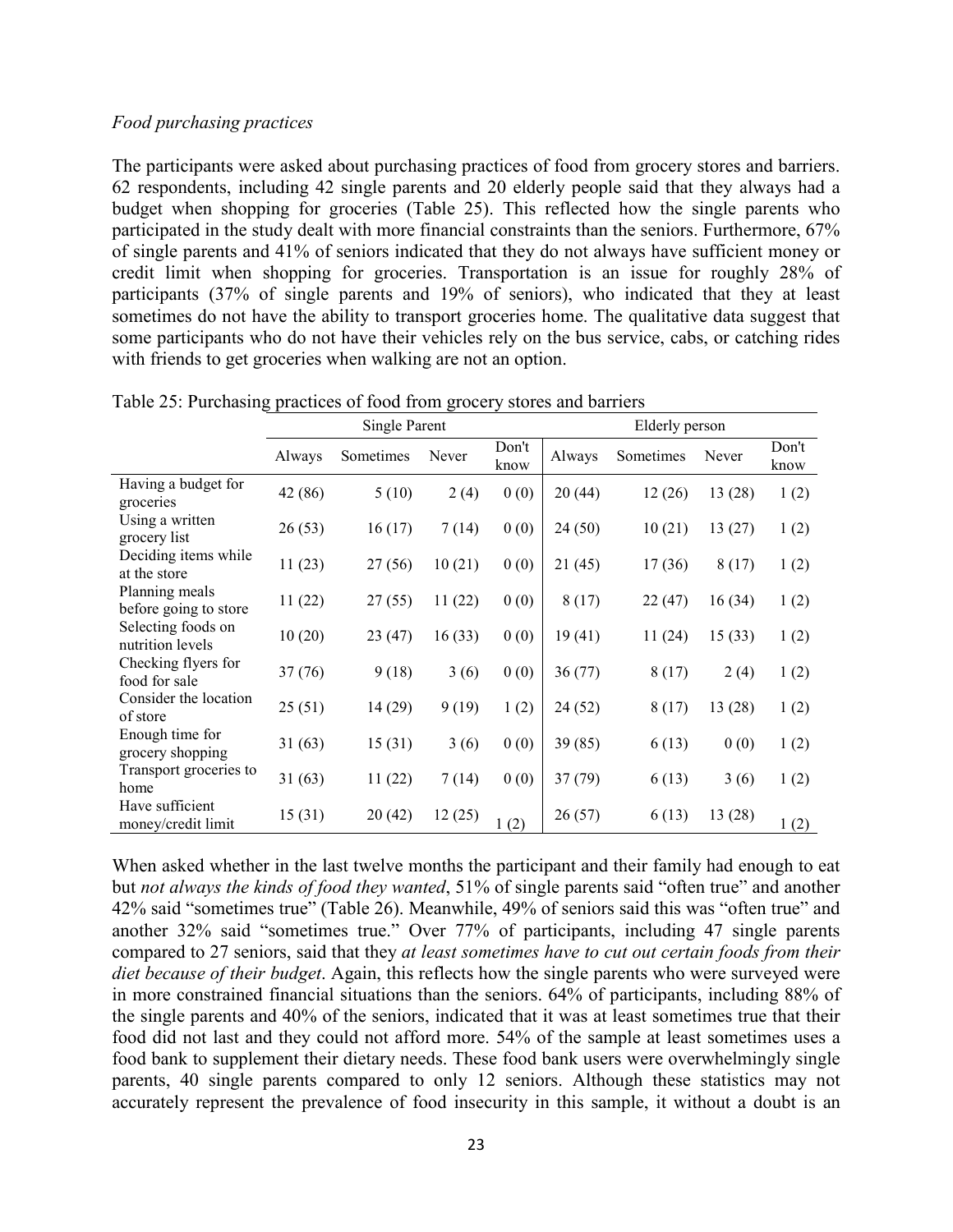indication of the high price of food in NL, which certainly factors into many people's food purchasing practices.

|                                                                                                          |               | Single Parent |               | Elderly person |            |               |
|----------------------------------------------------------------------------------------------------------|---------------|---------------|---------------|----------------|------------|---------------|
|                                                                                                          | Often<br>true | Sometimes     | Never<br>true | Often<br>true  | Sometimes  | Never<br>true |
| The respondents and family members<br>had enough of the kinds of food they<br>wanted                     | 5<br>(10)     | 34<br>(69)    | 10<br>(20)    | 28<br>(58)     | 10<br>(21) | 10<br>(21)    |
| The respondents and family members<br>had enough to eat, but not always the<br>kinds of food they wanted | 25<br>(51)    | 21<br>(43)    | 3<br>(6)      | 23<br>(49)     | 15<br>(32) | 9<br>(19)     |
| Whether they had to cut out some foods<br>because of budget                                              | 31<br>(63)    | 16<br>(33)    | 2<br>(4)      | 19<br>(40)     | 8<br>(17)  | 20<br>(43)    |
| The food they bought didn't last and they<br>could not afford to buy more                                | 18<br>(37)    | 25<br>(51)    | 6<br>(12)     | 9<br>(20)      | 9<br>(20)  | 28<br>(61)    |
| Use of food bank to supplement their<br>needs                                                            | 26<br>(53)    | 14<br>(29)    | 9<br>(18)     | 8<br>(17)      | 4<br>(9)   | 35<br>(75)    |

Table 26: Food situation in past twelve months in the households

The participants were asked about considering food choices because of other budget priorities, such as heat, rent, or medications (Table 27). 70% of participants indicate that they make certain food purchasing practices and choices based on other competing budget priorities. This percentage is made up mostly of single parents, stressing again the economic barriers that many in this subgroup face. Further inquiry revealed that the vulnerable families considered 'rent' and 'heating' the most important priorities affecting food choices (Table 28).

Table 27: Consideration of food choices due to other budget priorities

|       | Single Parent | Elderly person | Total    |
|-------|---------------|----------------|----------|
| No    | 6 (12)        | 23(48)         | 29(30)   |
| Yes   | 43 (88)       | 25(52)         | 68 (70)  |
| Total | 49 (100)      | 48 (100)       | 97 (100) |

|            |                   | Single Parent $(=43)$ |                       | Elderly person $(=25)$ |           |                       |
|------------|-------------------|-----------------------|-----------------------|------------------------|-----------|-----------------------|
|            | Most<br>important | Important             | Somewhat<br>important | Most<br>important      | Important | Somewhat<br>important |
| Rent       | 24 (56)           | 5(12)                 | 1(2)                  | 11 (44)                | 2(8)      | 0(0)                  |
| Heat       | 11(26)            | 12(28)                | 8 (19)                | 7(28)                  | 9(36)     | 3(12)                 |
| Medication | $\perp(2)$        | 5 (12)                | 10(23)                | l (4)                  | 5(20)     | 2(8)                  |

When asked in an open-ended question about what else could be done to improve the quality, quantity, and nutritional value of the food they consume, the most common response was for food to be cheaper and more affordable, particularly healthy and nutritious options such as fresh produce (Table 29).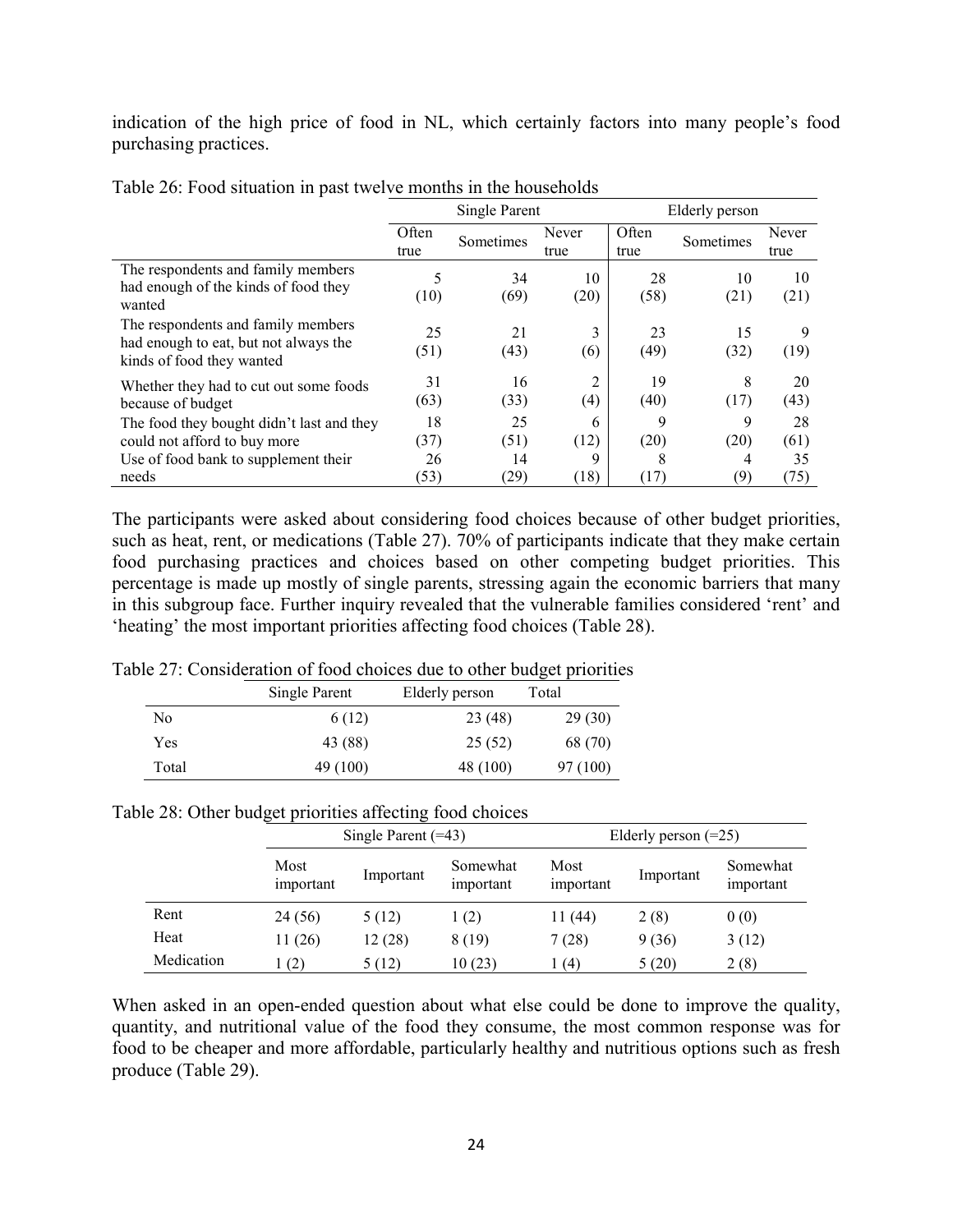| Options                                                                                                                         | Single parents | Elderly person |
|---------------------------------------------------------------------------------------------------------------------------------|----------------|----------------|
| Food be cheaper, more affordable healthy food                                                                                   | 18             | 18             |
| More organic options, more locally grown food, have own<br>garden, more food grown in NL, supermarkets offer<br>fresher produce | 5              | 10             |
| More income, increased budget for food, supplement for<br>food                                                                  | 6              | 2              |
| Take time to prepare meals, be more organized                                                                                   | 4              | 3              |
| Use less butter, fatty foods, less salt, follow Canada's Food<br>Guide, need better guidelines, more awareness                  | 3              | 7              |
| Take cooking lessons, learn healthy recipes, learn more<br>about nutrition                                                      | 3              |                |
| Eat smaller portions, more self-control                                                                                         | 3              |                |
| Group/bulk grocery shopping programs                                                                                            |                |                |
| Hard to cook for one                                                                                                            |                | 1              |

Table 29: Suggestions to improve the quality, quantity, and nutritional value of the food

#### *Qualitative data*

Qualitative data was collected through the section provided for additional comments, as well as through the research assistant's notes of any additional comments that participants made while completing the survey. A common theme throughout the additional comments was the issue of the high cost of food in Newfoundland, particularly for fresh fruits and vegetables. Many participants, both single parents and seniors, felt that this was the biggest barrier for them to be able to eat healthily. Twelve single parents and fourteen seniors talked at length about this issue, beyond what was asked in the survey. The cost of food was the topic that participants brought up most frequently while completing the survey, indicating that it weighs heavily on their minds. Many participants discussed how they tend to opt for processed, "junk" food over fresh produce and meats, as this is usually the cheaper option. In reference to this issue, a handful of participants explained their specific strategies in purchasing healthy options, which include buying produce in bulk or purchasing items while on sale. When talking to three elderly women, the research assistant made a note about how they all had diabetes, however, they were unable to maintain a proper diet to deal with this chronic disease: "They talked a lot about white grains versus whole wheat. Although eating white grains spikes their sugar levels and whole wheat is the healthier option, they can't afford to buy whole wheat products unless they are on a very good sale" (RA notes). These women were the extreme example among the participants, having indicated that they can only afford to buy fresh fruit once a month, for example. That being said, even among the participants who had higher incomes, the increasing cost of food in the province was a frequently mentioned comment.

The increasing cost of living and competing for budget priorities were also frequently discussed issues among both the single parents and seniors. As many of these participants are living on fixed incomes, such as social assistance or Old Age Security, their income does not necessarily increase with the rising cost of living. Food budgets appear to be one of the areas of sacrifice when people have to pay other bills, such as heat and rent. The single parents who discussed this issue at length often brought up extra expenses that they face with their children, such as paying for school supplies and extra-curricular activities. Different budgeting strategies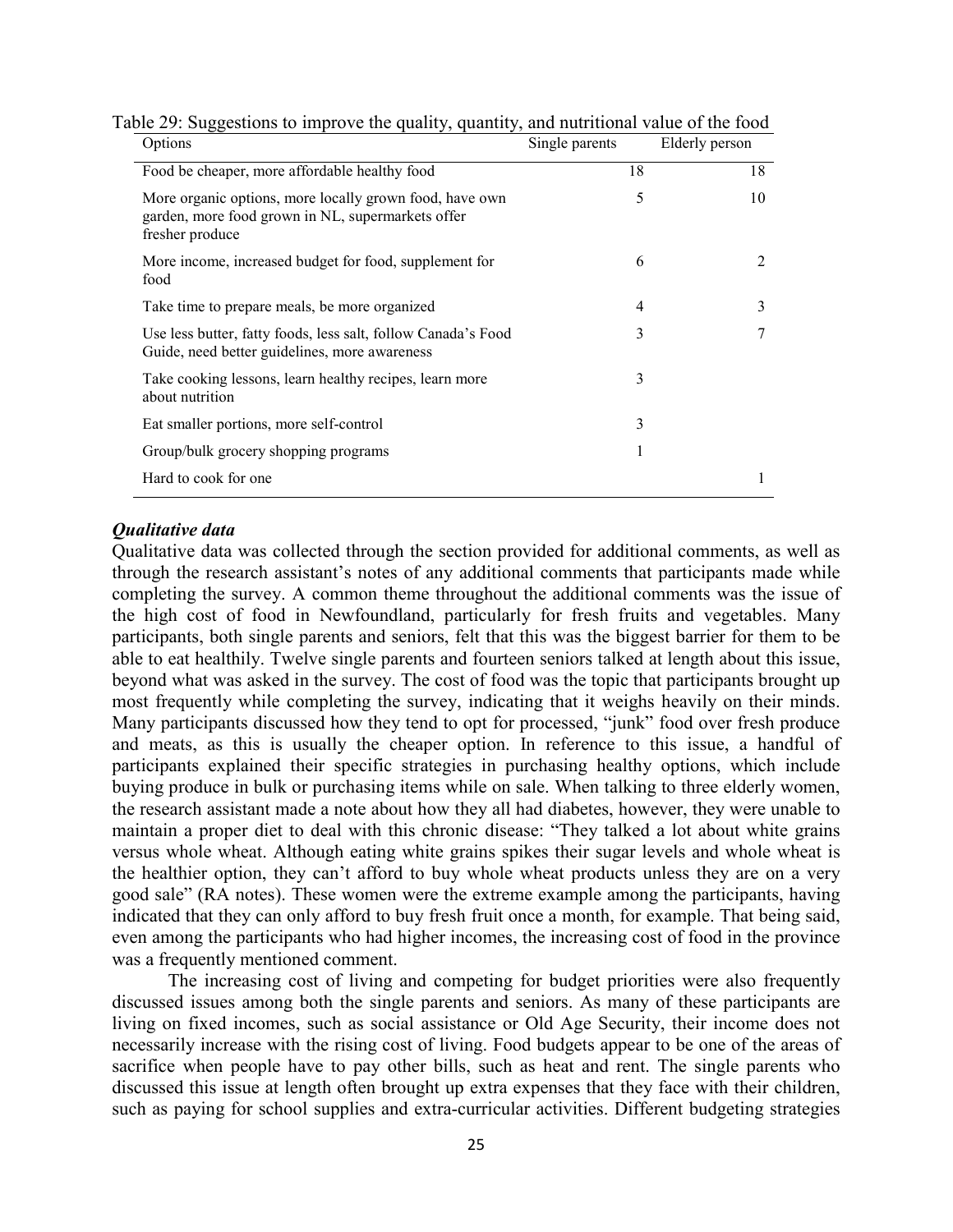and priorities were discussed. One single mother indicated that she always leaves room in the budget for one fun outing a month while another mother noted her dread when her children's schools have book fairs because she can never fit that into the budget. The elderly participants particularly brought up how the cost of living in St. John's has skyrocketed over the years. Some of these participants own their own house or are eligible for housing subsidies, but even without having to pay rent they have been impacted by the cost of living. As one participant put it:

*"I've been retired for 15 years and up to this point I'm doing ok but I do worry about my finances in another 10-15 years. Will I be able to maintain my present standard of living? I doubt it and food will be one of the few things where I'll be able to try to save money."*

In considering possible solutions to the issue of the rising cost of living, many participants indicated that the government has a role to play in addressing these concerns. Examples of what the government needs to do include providing subsidies to seniors and single parents to be able to afford food on top of their current budgets or increasing social assistance and Old Age Security rates so that they are appropriate to what is needed to maintain a healthy lifestyle in the current economy. Interestingly, some of the elderly people interviewed did not see themselves as being in vulnerable situations, however, many of them discussed their concern for young families and single parents who are living on a limited income. These participants understood of families' busy schedules and small budgets, which impedes their ability always to feed their children the most nutritious foods. A couple of participants suggested that the government provide low-income families with income supplements to be able to purchase quality, nutritious foods for their children.

For many seniors, having a limited income was connected to transportation issues and their inability to get to a grocery store on a regular basis. As previously mentioned, some of these seniors relied on public transportation or catching rides with friends or family members. Without a mode of transportation, some seniors opted to walk to the grocery store and carry items by hand. This is made more difficult as they age and if they encounter mobility issues. Three seniors discussed how their arthritis impacts their ability to go to and from the grocery store. When these people are unable to get to a store regularly, they are forced to rely on food that has a longer shelf life, which is typically heavily processed options rather than healthier fresh foods. Compared to the elderly participants, the single parents did not mention transportation issues as frequently, however five participants discussed it in detail. Similar to the seniors, these participants related their reliance on processed foods to needing to purchase foods that have a longer shelf life.

Regarding the role that food banks play in addressing food insecurity issues, participants showed mixed sentiments. At least four single parents mentioned that they often supplement food received from food banks into their families' diets. However, these participants acknowledged that the food that they receive is typically canned and heavily processed, so they know that it is not the most nutritious options. Therefore, despite being thankful for food banks, they question the quality and nutritional value of the food. One participant was particularly critical of food banks and the quality of food they offer:

*"She raised concerns about food banks, saying that the products they provide are often defective or spoiled, because their donations are primarily based on the overflow*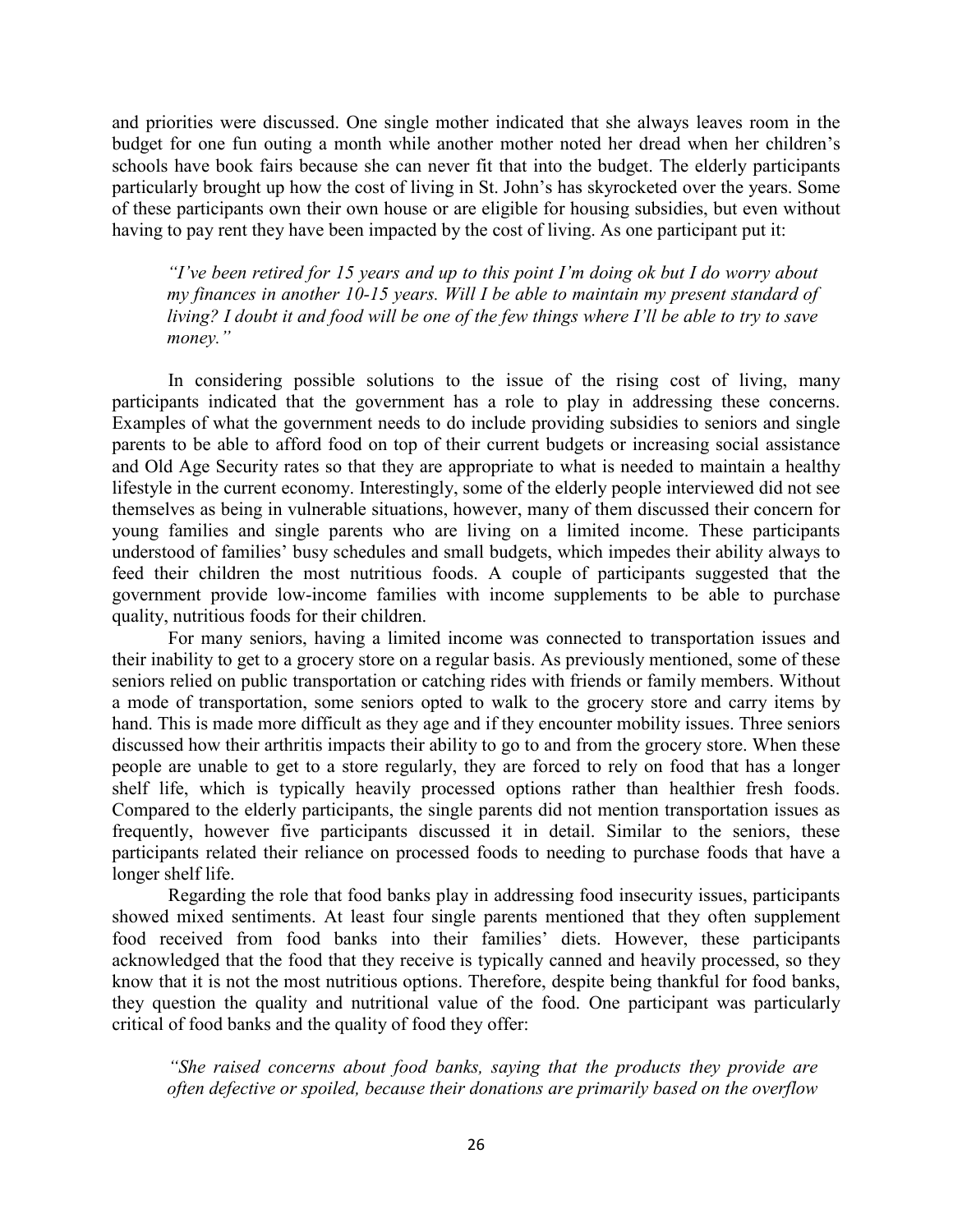*of goods or defective packaging. She thinks there should be more regulations to ensure better food quality given "charitably" to those suffering from increased cost of food in Newfoundland. She commented that it shouldn't be acceptable to give people subpar food simply because they're poor – they also should be able to maintain a healthy standard of living."* 

Although many seniors indicated that they make use of food banks in the survey, only three elaborated on this fact. One participant discussed how food banks are not an appropriate solution to dealing with food insecurity issues, as they focus on immediate, short-term solutions, rather than getting at the source of the problem.

Something that seemed to be more of an issue for single parents than for seniors was their significant time constraints and the challenges that accompany having such a busy lifestyle. Earlier in this report, an example was provided of the single mother who preferred living on social assistance and having the time to devote to cooking healthy meals from scratch. Other participants reiterated these sentiments, saying that they wished they have extra time to be able to cook proper meals, rather than relying on what is convenient (and often unhealthier).

Another topic that was raised mainly by single parents was the issue of food intolerances and sensitivities. They discussed children having behavioral issues that are made worse by eating certain foods (e.g. ADHD) or having sensitivities to particular foods such as gluten or dairy products. It was expressed that following restrictive diets tends to be more expensive and more challenging for the parent.

Newfoundland's unique situation of food insecurity was mentioned several times, particularly by seniors who feel that the food imported to the province is "second class." Seniors were more likely to discuss this issue than single parents, with seven participants bringing up the issue of food in Newfoundland, in reference to how the food is poorer quality because it must be imported in from other areas of Canada and globally. In discussing the far distances that food has to travel to get to the province, one senior brought up the amount of chemicals needed to keep the food fresh. So even if people can afford to buy fresh produce from the supermarket, it is not necessarily healthy due because of these chemicals.

Discussions of Newfoundland's food situation often led to comments about the potential of local food production and of gardening. Nine seniors discussed gardening in detail, compared to four single parents. Several of the seniors mentioned their own gardening practices and their ability to grow their own food. Others pointed out that they would like to have a garden, but for either physical health reasons or a lack of outdoor space they cannot. Four single parents also mentioned gardening and their interest in having their own garden, however, these participants seemed to think it would be more possible to have a plot at a community garden rather than maintaining one on their own.

In discussing food preparation skills and strategies, five seniors mentioned their reluctance to cook for one. They indicated that they did not justify the extra time and energy needed to cook for themselves. Thus, they opt for quick, convenient foods, which tends to be processed options. Another issue raised regarding cooking for one is how quickly fresh food goes bad and their inability to eat it before it spoils. They find they waste and throw out too much food if they are cooking from scratch. Strategies to overcome this include freezing large quantities of homemade foods, one participant giving the example of how he will make a big batch of chili and freeze whatever he cannot eat.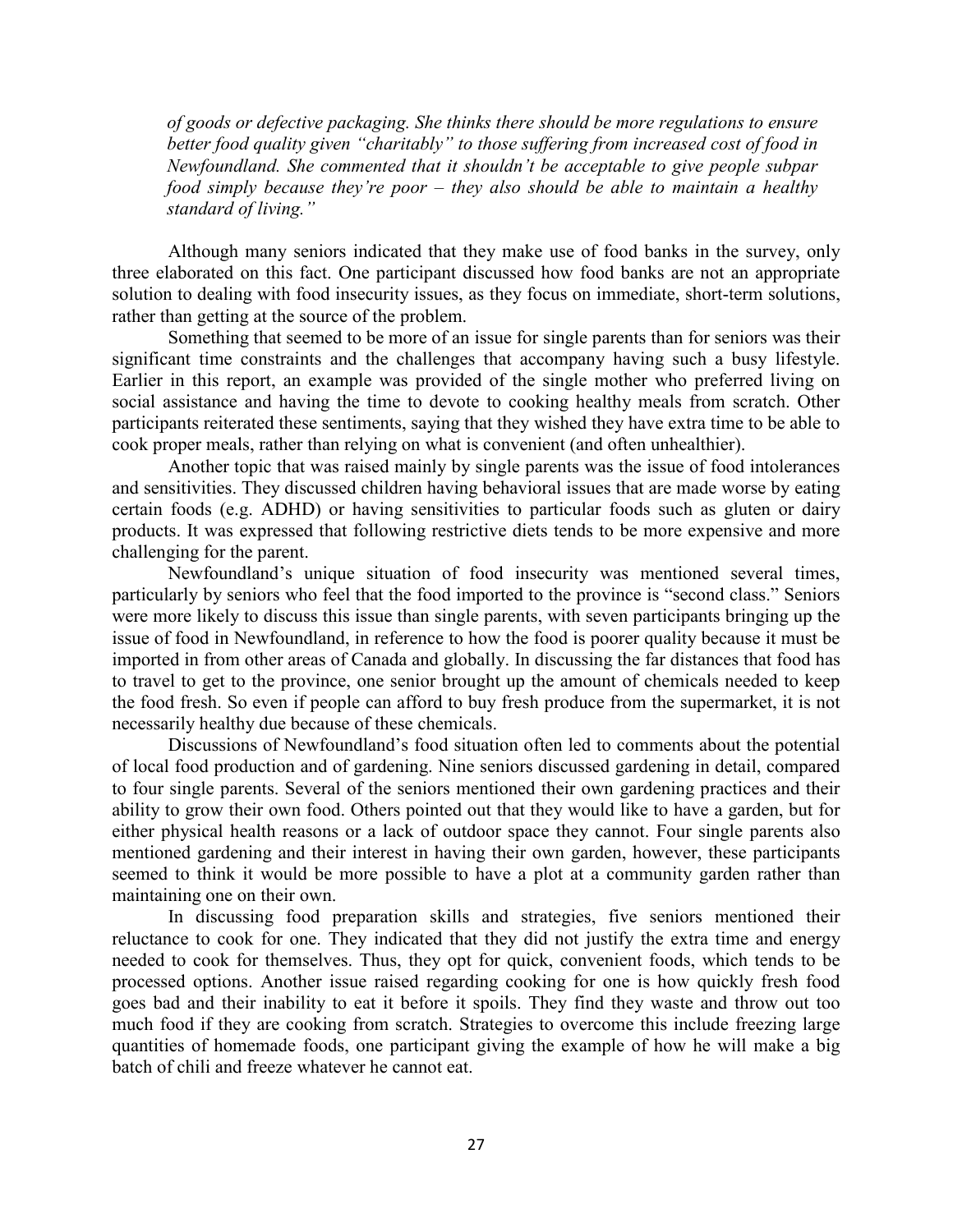# **Conclusion**

The brief conclusions are as follow:

- Insufficient money to buy quality food and lack of transportation. Many of the single parents, as single income earners, don't maintain a car. Therefore, it is difficult for them to get beyond the corner store sometimes.
- Due to lack of money, single parents are on welfare and hence buy cheaper, caloriedense, processed food. They sacrifice quality food, such as fruits, vegetables, and better quality meats.
- Lack of cooking skills, awareness about nutrition information and healthy eating, and/or sticking to the traditional NL cooking that is not especially healthy. Many of them do not have a great deal of knowledge about how to get best nutritional value for the food dollar. Lack of education for cooking, for using a variety of foods, for introducing healthy things like herbs. Lack of exposure, lack education, lack of information. Moreover, it is the motivation to make a change. Once people get habituated to a particular food, i.e. junk food; they may have more money, but they will not bother on buying the healthy alternative.
- Time constraints were specifically mentioned concerning single parents.
- x Mobility and fine motor skills at old age to prepare food and have proper food consumption. A common experience among seniors where because they are typically living alone. They don't have the desire or drive to be preparing healthy meals, which then lead them to be more dependent on heavier processed foods and also again coming back to affordability, they end up eating more probably cheaper and again processed foods.
- Food banks are very limited in the extent to which they can ameliorate the situation. They only provide temporary relief from food insecurity, without getting at underlying issues of poverty and inequalities. The food bank does not have control over the quality of food, other than making sure people don't give out outdated foods and poison people. Therefore, the food banks can only give out what they get from Community Food Sharing or anyone who does a food drive. For these needy people, the food bank is usually an emergency measure, which the poor are willing to spare if they could, as users do not have any control of what they would receive. There is a certain amount of shame and stigma that people associate with receiving subsidies of this nature.
- Community kitchen programs are an excellent way to build those skills, both the cooking skills and the budgeting skills.
- The reliance on limited government funding was also mentioned. The underlying issues of inequalities can be addressed by promoting poverty reduction policies and campaigns. There should be an adequate level of income to be able to afford healthy foods. This is especially important because of the rising costs of living and rising food costs. Poverty Reduction Strategy can be an alternative.
- Promote more accurate nutritional information, to improve awareness about these issues, for both seniors and single parents.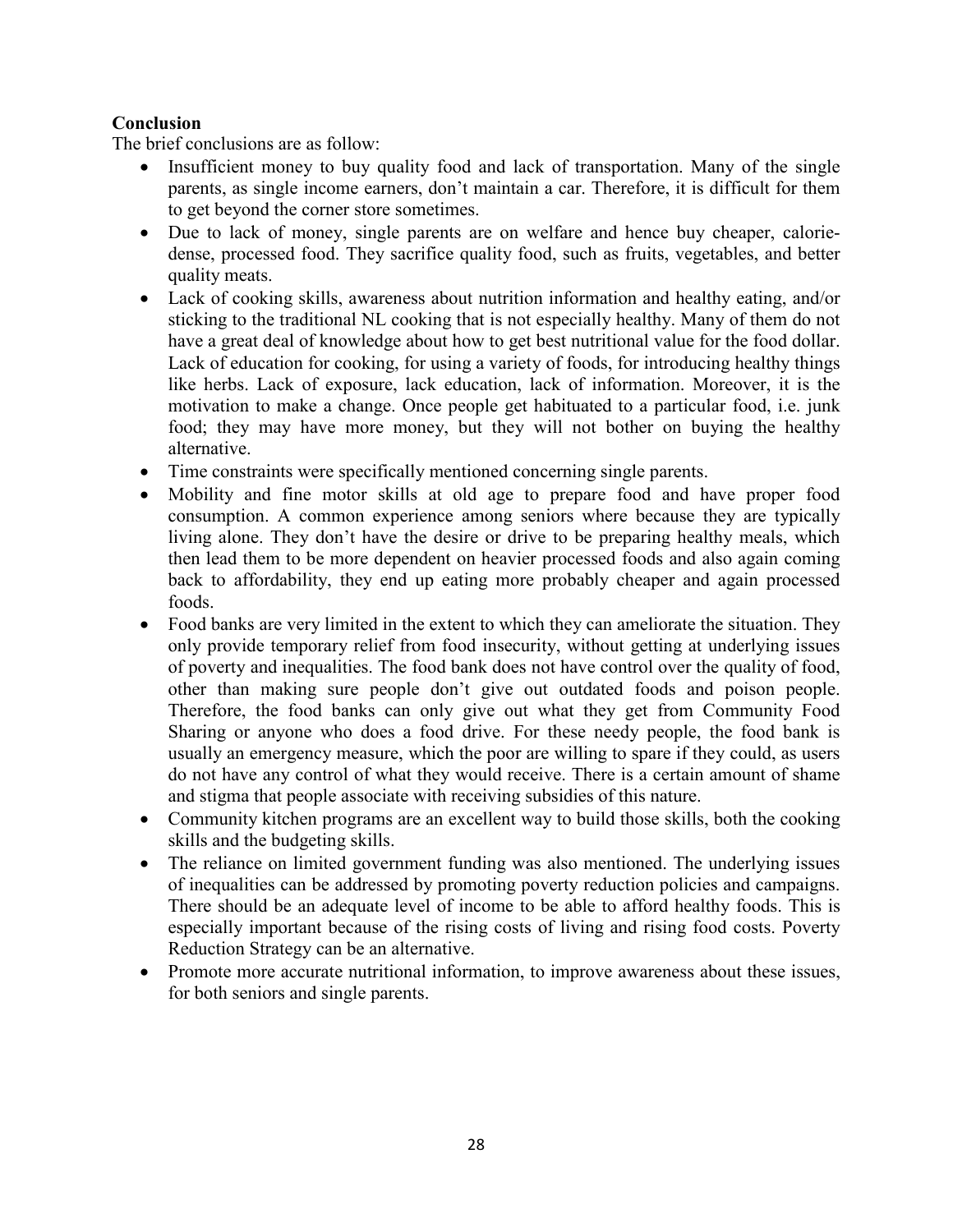# **References:**

- 1. Health Canada (2012). Household Food Insecurity In Canada in 2007-2008: Key Statistics and Graphics [http://www.hc-sc.gc.ca/fn-an/surveill/nutrition/commun/insecurit/key-stats](http://www.hc-sc.gc.ca/fn-an/surveill/nutrition/commun/insecurit/key-stats-cles-2007-2008-eng.php#c)[cles-2007-2008-eng.php#c](http://www.hc-sc.gc.ca/fn-an/surveill/nutrition/commun/insecurit/key-stats-cles-2007-2008-eng.php#c) accessed on  $22<sup>nd</sup>$  Jan, 2013
- 2. Tarasuk, V, Mitchell, A, Dachner, N. (2014). Household food insecurity in Canada, 2012. Toronto: Research to identify policy options to reduce food insecurity (PROOF). Retrieved from<http://nutritionalsciences.lamp.utoronto.ca/>
- 3. McIntyre, L, Rondeau, K (2009). Food insecurity (Chapter 13). In: Social Determinants of Health, edited by Dennis Raphael.
- 4. McLeod L, Veall, M (2006). The dynamics of food insecurity and overall health: evidence from the Canadian National Population Health Survey, Applied Economics, 38:18, 2131- 2146.
- 5. Eisenmann, JC, Gundersen, C, Lohman, BJ, Garasky, S, Stewart, SD. (2011). Is food insecurity related to overweight and obesity in children and adolescents? A summary of studies, 1995–2009. Obesity Reviews 12, e73–e83 [doi: 10.1111/j.1467- 789X.2010.00820.x]
- 6. Vozoris, NT, Tarasuk, VS (2003) Household Food Insufficiency Is Associated with Poorer Health. J. Nutr.133: 120–126.
- 7. Hamelin, AM, Hamel, D. Food Insufficiency in Homeless Persons is Associated with Poorer Health.<http://www.homelesshub.ca/ResourceFiles/m1vcfl5r.pdf> accessed on 22<sup>nd</sup> Jan, 2013
- 8. McIntyre, L, Bartoo, AC, Pow, J, Potestio ML, (2012). Coping With Child Hunger in Canada: Have Household Strategies Changed Over a Decade? CJPH, 103 (6).
- 9. CBC (2011). Infographic: Who uses local food banks? [http://www.cbc.ca/news/canada/newfoundland-labrador/story/2011/11/01/nl-infographic](http://www.cbc.ca/news/canada/newfoundland-labrador/story/2011/11/01/nl-infographic-food-banks-1101.html)[food-banks-1101.html](http://www.cbc.ca/news/canada/newfoundland-labrador/story/2011/11/01/nl-infographic-food-banks-1101.html)
- 10. Government of Newfoundland and Labrador (2006), Eating Healthier in Newfoundland and Labrador- Provincial Food and Nutrition Framework and Action Plan
- 11. Quinlan JA (2012). Building Agriculture capacity in Newfoundland and Labrador, Harris Centre, Memorial University, St John's.
- 12. Dieticians of Newfoundland and Labrador. The Cost of Eating in Newfoundland & Labrador - 2003 A Discussion Paper
- 13. Carter, MA, Dubois, L, Tremblay, MS, Taljaard, M (2012). Local social environmental factors are associated with household food insecurity in a longitudinal study of children. BMC Public Health, 12:1038
- 14. McIntyre, L, Glanville, NT, Raine, KD, Dayle, JB, Anderson, B, Battaglia, N (2003). Do low-income lone mothers compromise their nutrition to feed their children? CMAJ;168(6):686-91.
- 15. McIntyre L, Tarasuk, V, Li, TJ, (2007). Improving the nutritional status of food-insecure women: first, let them eat what they like. Public Health Nutrition: 10(11), 1288–1298 [doi: 10.1017/S1368980007702902]
- 16. Green-LaPierre, RJ, Williams, PL, Glanville, NT, Norris, D, Hunter, HC, Watt, CG, (2012). Learning from "Knocks in Life": Food Insecurity among Low-Income Lone Senior Women Journal of Aging Research: 2012, [doi:10.1155/2012/450630]
- 17. Muldoon, KA, Duff, PK, Fielden, S, Anema, A, (2012). Food insufficiency is associated with psychiatric morbidity in a nationally representative study of mental illness among food insecure Canadians. Soc Psychiatry Psychiatr Epidemiol [DOI 10.1007/s00127-012-0597-3]